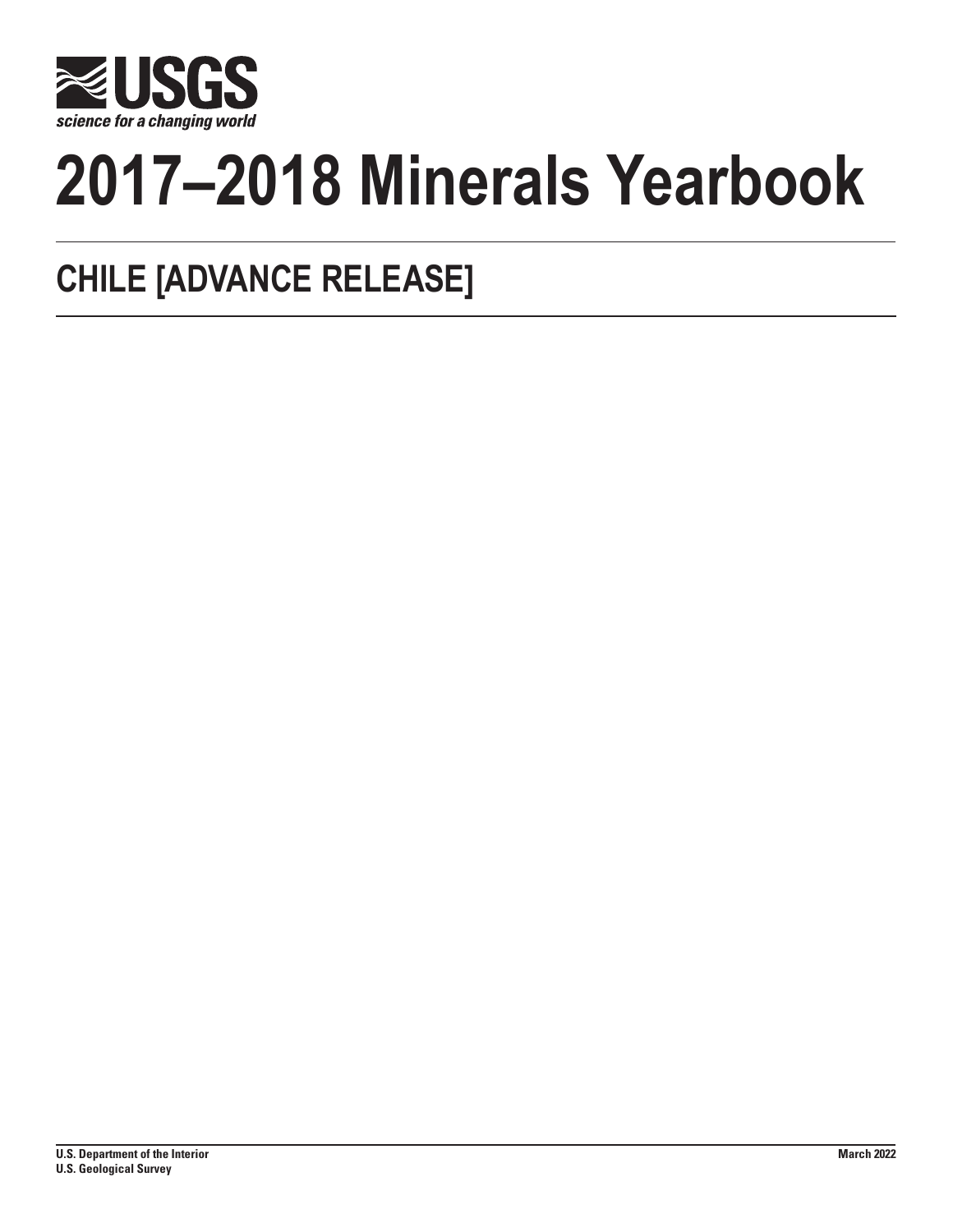### **The Mineral Industry of Chile**

#### By Yadira Soto-Viruet

#### **Note: In this chapter, information for 2017 is followed by information for 2018.**

Chile's position in the world's mineral economy was that of a leading supplier of many raw materials, especially metals associated with the mining of copper, and industrial minerals, such as lithium. In 2017, the country was estimated to be world's leading producer of mined copper (accounting for 28% of the world production); iodine (63% of world production); and rhenium (55% of world production). Chile was also estimated to be the world's second-ranked producer of lithium and molybdenum (21% each) and boron (ulexite); the fourth-ranked producer of pumice and pumicite (5%) and the fifth-ranked producer of silver (5%). The country's world rankings for mineral reserves were estimated as follows: first for copper, lithium, and rhenium; second for iodine; fourth for molybdenum and boron; and seventh for silver (Bennett, 2018, 2019; Crangle, 2018; 2019a, b; Flanagan, 2018, 2019; Jaskula, 2018, 2019; Polyak, 2018a, b; 2019a, b; Schnebele, 2018, 2019: Brioche, 2019).

The country's real gross domestic product (GDP) increased by 1.5% in 2017 compared with that of 2016. The mineral sector continued to be a significant part of Chile's economy, accounting for 9.9% of the total GDP. The copper mining activity accounted for 8.9% of the country's total GDP and about 90% of the mineral sector GDP. The state-owned Corporación Nacional del Cobre de Chile (CODELCO) was the world's largest copper producer in terms of number of active projects or operations. In 2017, CODELCO accounted for 33% of Chile's total copper production. Escondida continued to be the world's largest copper mine in terms of output, and in 2017, accounted for about 17% of Chile's total mined copper production. The Escondida Mine, which was operated by Minera Escondida Ltda., was a joint venture among BHP Billiton Ltd. of Australia (57.5%), Rio Tinto plc (a British-Australian multinational company; 30%), and Japan Escondida (12.5%) (table 2; Banco Central de Chile, 2018a, p. 4; 2018c; Corporación Nacional del Cobre, 2018, p. 17, 60; Servicio Nacional de Geología y Minería, 2019, p. 61).

Chile is part of what has become to be known as South America's "Lithium Triangle"—an area that hosts lithiumbearing salt flats along the borders of Argentina, Bolivia, and Chile. Historically, Chile's lithium production was recovered from two brine operations in the Salar de Atacama, which is located in the Andes Mountains. The two leading producers of lithium in the country were Albemarle Corp. of the United States and Sociedad Química y Minera de Chile S.A. (SQM). Chile and Argentina were the principal sources of lithium carbonate and lithium hydroxide imported by the United States. In 2017, the production of lithium carbonate increased by 4% compared with that of 2016; all production was exported. Exports of lithium carbonate increased in value by 47% compared with that of 2016 and accounted for about 55% of the country's total industrial mineral exports. The increases in lithium carbonate

chile—2017–2018 [ADVANCE RELEASE] 7.1

production and exports were owing to the rapidly increasing demand for these mineral products for use in the production of cathodes for rechargeable batteries. Batteries were the leading application for lithium, especially for electric vehicle batteries (table 2; Comisión Chilena del Cobre, 2018, p. 26, 30; Servicio Nacional de Geología y Minería, 2018, p. 112–113; Sociedad Química y Minera de Chile S.A., 2018, p. 21; Jaskula, 2019).

Chile was the fifth-ranked consumer of fossil fuels in South America and was heavily dependent on coal, crude petroleum, natural gas, and refined petroleum products imports to meet domestic demand. Crude petroleum and natural gas were produced exclusively from the Magallanes y de la Antartica Chilena Region. Chile held about 150 million barrels (Mbbl) of crude petroleum reserves and about 98 billion cubic meters of natural gas reserves. In 2017, coal, crude petroleum, and natural gas accounted for 6% of Chile's total imports and for 91% of the country's total mineral products imports. The country's crude petroleum imports were mainly from Argentina, Brazil, Colombia, Ecuador, and Peru. The United States, however, was Chile's leading source of refined petroleum products (U.S. Department of Energy, 2016; Banco Central de Chile, 2018b, p. 60; Servicio Nacional de Geología y Minería, 2018, p. 140–141; U.S. Central Intelligence Agency, 2021).

#### **Minerals in the National Economy**

In 2017, the value of Chile's mineral sector decreased by 2.0%, which was mainly attributed to a decrease of 1.6% in the value of the country's copper mining activity well as an overall decrease of 4.5% in the value of the rest of the mining activities. The downturn in the value of copper was mainly attributed to a decrease in the production of copper following a 44-day union strike at the Escondida Mine in the first quarter of 2017. The overall downturn in the rest of the country's mining activities was mainly attributed to a decrease in the production of gold and zinc. Chile's employment in the mining and quarrying sector decreased to 217,404 workers in 2017 from 218,160 workers in 2016 (Banco Central de Chile, 2018a, p. 6–7; Comisión Chilena del Cobre, 2018, p. 17; Servicio Nacional de Geología y Minería, 2018, p. 176).

According to the Comisión Chilena del Cobre, investments in mining during the next 10 years, which were expected to include 47 projects at various stages of exploration and (or) development, were projected to total \$64.9 billion. About 65% of the estimated investments were from Chile (\$42.2 billion); 15%, from Canada (\$9.7 billion); 7%, from Australia (\$4.8 billion); 5%, from United States (\$3.2 billion); and 3%, from Japan (\$2.1 million). Among the mining companies investing in the country, private large- and medium- scale companies accounted for 49% of total mining investments (or 22 projects), followed by CODELCO, which accounted for about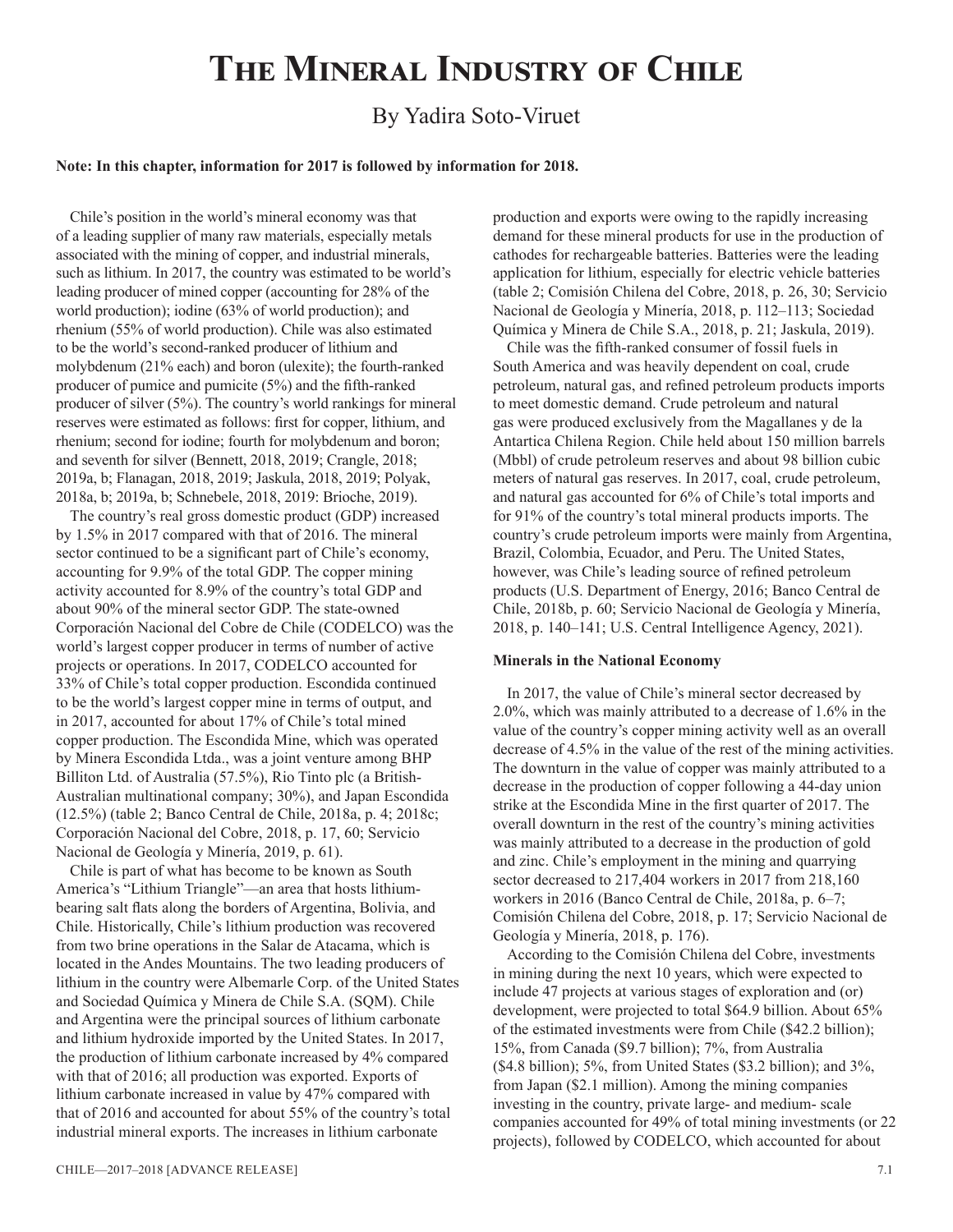36% (or 9 projects). Investments in copper accounted for about 91% or \$59.2 billion of the total investment in mining, followed by gold and silver, industrial minerals, and iron ore, which accounted for the remaining 9% or \$5.6 billion of the total investment in mining. Of the \$59.2 billion investment in copper, the Antofagasta Region would receive about \$29.7 billion, followed by the Atacama Region (\$9.5 billion), the Libertador General Bernardo O'Higgins Region (\$6.6 billons), and the Valparaiso Region (\$5.3 billion) (Comisión Chilena del Cobre, 2017, p. 5–6, 11, 13, 15).

According to the Economic Commission for Latin America and the Caribbean, in 2017, Chile accounted for about 4% of total foreign direct investment (FDI) inflows into the Latin America and the Caribbean region. FDI inflows to the country decreased for the third consecutive year in 2017, however, by 48.1% to \$6.4 billion; this decrease was mainly owing to the decline in the international price of copper between 2011 and 2016 as well as to the additional capacity built during the commodity price boom (Economic Commission for Latin America and the Caribbean, 2018, p. 30, 51).

#### **Government Policies and Programs**

Regulations governing Chile's mineral industry are contained in the Decree with Force of Law (DFL) No. 302. The Ministerio de Minería [Ministry of Mining] exercises control of the mineral industry through state-owned companies and regulatory agencies, including the Comisión Chilena del Cobre (COCHILCO), CODELCO, Empresa Nacional de Minería (ENAMI), and Empresa Nacional del Petróleo (ENAP). The legal framework for mining in Chile is based on the country's Organic Constitutional Law on Mining Concessions [law No. 18.097 of 1982] and the Chilean Mining Code [law No. 18.248 of 1983]. COCHILCO was created in 1976 by law No. 1.349. COCHILCO advises the Government on matters concerning the production of copper, copper byproducts, and other metals, and on industrial minerals mining. CODELCO was involved in industrial, mining, and trade activities. Decree Law 1350 (1976) created CODELCO, which began managing all large-scale mines nationalized in 1971. CODELCO reports to the Government through the Ministry of Mining (Corporación Nacional del Cobre, 2018, p. 21; Comisión Chilena del Cobre, 2019b, c; Ministerio de Minería, 2019).

ENAMI, which is the national mining corporation, was founded in 1960 to promote small- and medium-size private sector mining in Chile. It does so by providing incentives aimed at correcting market failures, and by supplying technical, financial, metallurgical production, and trading services to help the companies be competitive. ENAP was created by Organic Law No. 9618 of June 19, 1950. It operates as a commercial company under a public law juridical regime and is autonomously managed (Empresa Nacional de Minería, 2021).

ENAP's main line of business is the exploration, production, refining, and marketing of hydrocarbons and their byproducts. ENAP participates in the exploration and production of hydrocarbons through its subsidiary Enap Sipetrol S.A. and in the refining, transportation, storage, and marketing of petroleum-based products through Enap Refinerías S.A. (Empresa Nacional del Petróleo, 2021).

The main environmental law in Chile (law No. 19.300) was enacted on March 1, 1994, and was amended on December 7, 2002, by Decreto Supremo 95, which requires environmental impact studies for any new investment projects that involve either exploration for or extraction of the country's natural resources (including minerals). In July 2011, the Chilean Congress approved law No. 20.551 to regulate the closure and environmental remediation of mine sites and mining facilities. The law entered into force on November 11, 2012. On June 18, 2012, the Chilean Congress approved law No. 20.600, which established new environmental courts to arbitrate in cases of environmental violations (Biblioteca del Congreso Nacional de Chile, 2013).

In 2015, Chile enacted law No. 20.848, which repealed the 1974 foreign investment statute, known as Decree Law 600 (DL 600). Law No. 20.848, which became official in January 1, 2016, established a new legal framework for FDI in the country and created the Foreign Investment Promotion Agency, also known as InvestChile. InvestChile is the legal successor and continuer of the former Foreign Investment Committee and the agency responsible for promoting and attracting all types of FDI into the country. Under this law, the President of Chile established a strategy for the development and promotion of FDI and created a Committee of Ministers for the Development and Promotion of Foreign Investment (Committee of Ministers), whose purpose is to advise the President. The Committee of Ministers is chaired by the Minister of Economy, Development and Tourism and includes the Minister of Finance and all other Ministers whom the President appoints. All foreign investment contracts signed between the Government and foreign investors under the Decree Law 600 before January 1, 2016, are to remain in force, along with the rights and obligations envisaged in the contracts, and are to be administrated by InvestChile (Biblioteca del Congreso Nacional de Chile, 2015; U.S. Department of State, 2016; InvestChile, 2017, 2019).

#### **Production**

In 2017, estimated production of mercury increased by 450% to 11 metric tons (t) from 2 t in 2016, production of lead increased by 41% to 1,562 t from 1,110 t, and the production of molybdenum increased by 12% to 62,454 t from 55,834 t. Increases in the output of industrial minerals were led by peat (increased by 118%); lithium chloride (43%); quartz (38%); gypsum (24%); bentonite (23%); bauxitic clay (20%); and marble (14%). Among the mineral fuels and related materials, production of liquefied petroleum gas increased by 14% to about 3.3 billion cubic meters from about 2.9 billion cubic meters (revised). Zinc production decreased by 32% to 29,008 t in 2017 from 42,870 t in 2016; gold production, by 18% to 37,911 kilograms (kg) from 46,333 kg; silver production, by 12% to 1,318,582 kg from 1,501,436 kg; and copper refinery production, by 11% to 843,000 t from 952,000 t (revised). Decreases in the output of industrial minerals were led by zeolites (decreased by 78%), travertine (63%) potassium sulfate (39%), feldspar (30%), ground calcium carbonate (22%), and coquina, 18%. Among the minerals fuels and related materials, production of crude petroleum decreased by 17% to 1.2 Mbbl in 2017 from 1.5 Mbbl in 2016, and that of other refinery products decreased by 15% to about 5.1 Mbbl from about 6.1 Mbbl (revised). Data on mineral production are in table 1.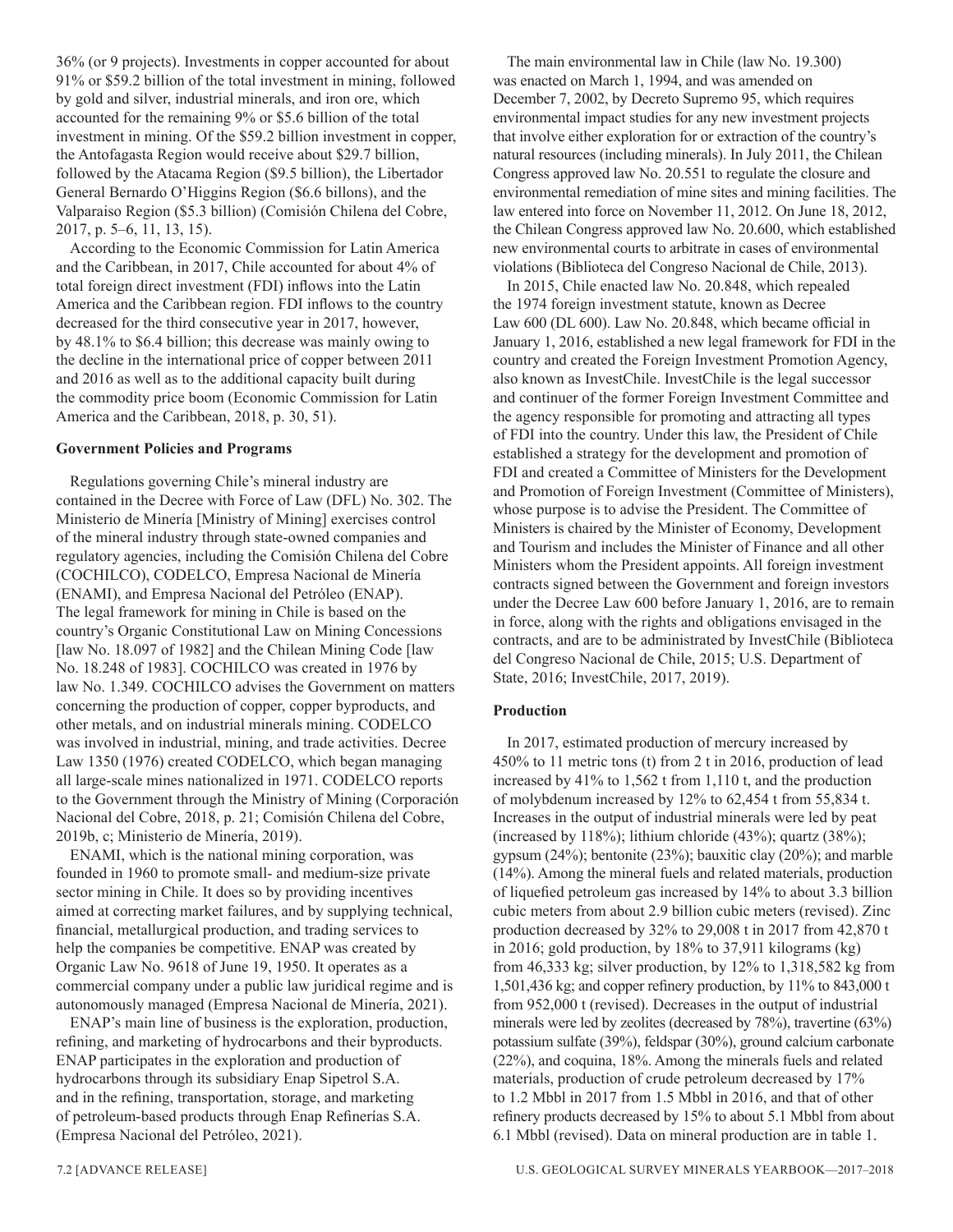#### **Structure of the Mineral Industry**

The leading Chilean-owned companies in the mineral industry were state-owned CODELCO and the privately owned Compañía Minera del Pacífico S.A. (CMP), Molibdenos y Metales S.A. (Molymet), and SQM. CMP was the principal producer and exporter of iron ore and pellets in Chile; SQM was among the world's leading producers of iodine, lithium carbonate, and natural potassium nitrate; and Molymet was the world's leading producer of rhenium. CODELCO had seven operating mining divisions (Andina, Chuquicamata, El Teniente, Gabriela Mistral, Ministro Hales, Radomiro Tomic, and Salvador), all of which were located in northern and central Chile. CMP was the sole supplier of iron ore and pellets to the integrated Chilean steelmaker Compañía Siderúrgica Huachipato S.A. Table 2 is a list of major mineral industry facilities (BHP Billiton Ltd., 2018, p. 239; Comisión Chilena del Cobre, 2018, p. 17; Compañía Minera del Pacífico S.A., 2018, p. 27, 30, 33; Molibdenos y Metales S.A., 2018, p. 112; Sociedad Química y Minera de Chile S.A., 2018, p. 19, 22; Corporación Nacional del Cobre, 2021).

#### **Mineral Trade**

The total value of Chile's exports amounted to \$69.2 billion in 2017 compared with \$60.6 billion in 2016. The country's leading export partners were China (which received about 28% of the country's exports), the United States (14%), and the European Union (13%). In 2017, the mineral sector accounted for 56% of Chile's total exports, in terms of value. The total value of Chile's imports in 2017 increased to \$65.1 billion from \$58.8 billion in 2016. Imports of coal, crude petroleum, and natural gas accounted for about 7% of the country's total imports and about 91% of the mineral sector imports. Chile's major import partners were China, which supplied 24% of the country's imports, the United States (18%), and the European Union (15%) (Banco Central de Chile, 2017, p. 6–7, 32; 2018b, p. 6–7, 32, 60; Comisión Chilena del Cobre, 2019a, p. 30).

According to COCHILCO, the value of Chile's mineral exports increased by 24% to \$38.5 billion in 2017 compared with that of 2016. The country's leading mineral export partners were China (which received about 37% of the country's mineral exports), the United States (10%), and Japan (9%). In 2017, metals accounted for 96% of country's total mineral exports; and copper continued to be the leading mineral commodity export, accounting for 91% of the country's total metal exports and 87% of its total mineral exports. In 2017, the total value of the country's silver, copper, and iron ore exports increased by 28%, 26%, 21%, respectively, whereas the value of gold and zinc exports decreased by 20% and 16%, respectively. In 2017, the value of molybdenum exports increased by 30% (to \$1.2 billion from \$921 million in 2016); this was the second increase in value of molybdenum exports since 2015, when the value was about \$906 million. China continued to be the leading recipient of Chile's copper exports, in terms of value, accounting for more than 40% of the total copper exports (Comisión Chilena del Cobre, 2018, p. 37; 2019a, p. 30).

The value of Chile's industrial mineral exports increased by 12% to \$1.2 billion in 2017. During the year, the leading exported industrial mineral commodity, by value, was lithium carbonate (\$684 million), which accounted for 55% of the total industrial mineral exports; followed by iodine, 28%; and rock salt, 10%. The value of lithium carbonate exports increased by 47% in 2017 compared with that of 2016; and the leading recipients of the country's lithium carbonate exports were, in terms of value, China, 29%; the Republic of Korea, 27%; and Japan, 20% (Comisión Chilena del Cobre, 2018, p. 26, 28; 2019a, p. 30).

#### **Commodity Review**

#### *Metals*

**Copper.**—In 2017, the total (combined) production of copper concentrates and of solvent extraction was about 5.5 million metric tons (Mt), which was about the same amount as in 2016. The Antofagasta Region continued to rank first among the country's copper-producing regions, accounting for about 40% of copper concentrate production in 2017 and 83% of cathode production. Chile's leading copper companies were, in order of output, CODELCO, which accounted for 30% of the country's total copper production, and Escondida, 27%. About 95% of the copper produced in the country was by large-scale mining operations (table 1; Comisión Chilena del Cobre, 2018, p. 17, 93; Servicio Nacional de Geología y Minería, 2018, p. 72–73).

During the year, CODELCO's leading producing mines were the Chuquicamata and the Radomiro Tomic Mines (located in the Antofagasta Region) and the El Teniente Mine (located in the Libertador General Bernardo O'Higgins Region). Production from these three mines accounted for about 60% of CODELCO's total copper production (joint ventures not included). CODELCO reported total proven and probable mineral reserves from Andina, Chuquicamata, El Teniente, Gabriela Mistral, Ministro Hales, Radomiro Tomic, and Salvador to be 6.9 Mt at an average grade of 0.66% copper. The company continued with its plans to convert the Chuquicamata open pit mine into an underground operation to extend the life of the mine by an additional 40 years. CODELCO began the development of the project in 2016 and, by yearend 2017, was more than halfway to completing construction. The company expected to begin underground operations in 2019. CODELCO also continued with its plans to deepen the mining of the El Teniente deposit, adding reserves that would increase El Teniente's mine life by an additional 50 years. The project, called El Teniente New Mine Level, was less than halfway completed at yearend and was expected to be finished by 2023 (Corporación Nacional del Cobre, 2018, p. 37, 115, 126; 2019).

Escondida is a porphyry copper deposit located in the Antofagasta Region in northern Chile. The Escondida project comprised two open pits that fed two concentrator plants, as well as two leaching operations (oxide and sulfide). In 2017, mined copper production decreased to 925,400 t from 1.0 Mt in 2016. The decrease in production was mainly attributed to a labor dispute resulting from failed negotiations with the labor union over a new collective agreement, as the existing agreement was set to expire on January 31, 2017. After negotiations were unsuccessful, the union commenced strike action on February 9, which resulted in a 44-day strike and the temporary suspension of operations at Escondida.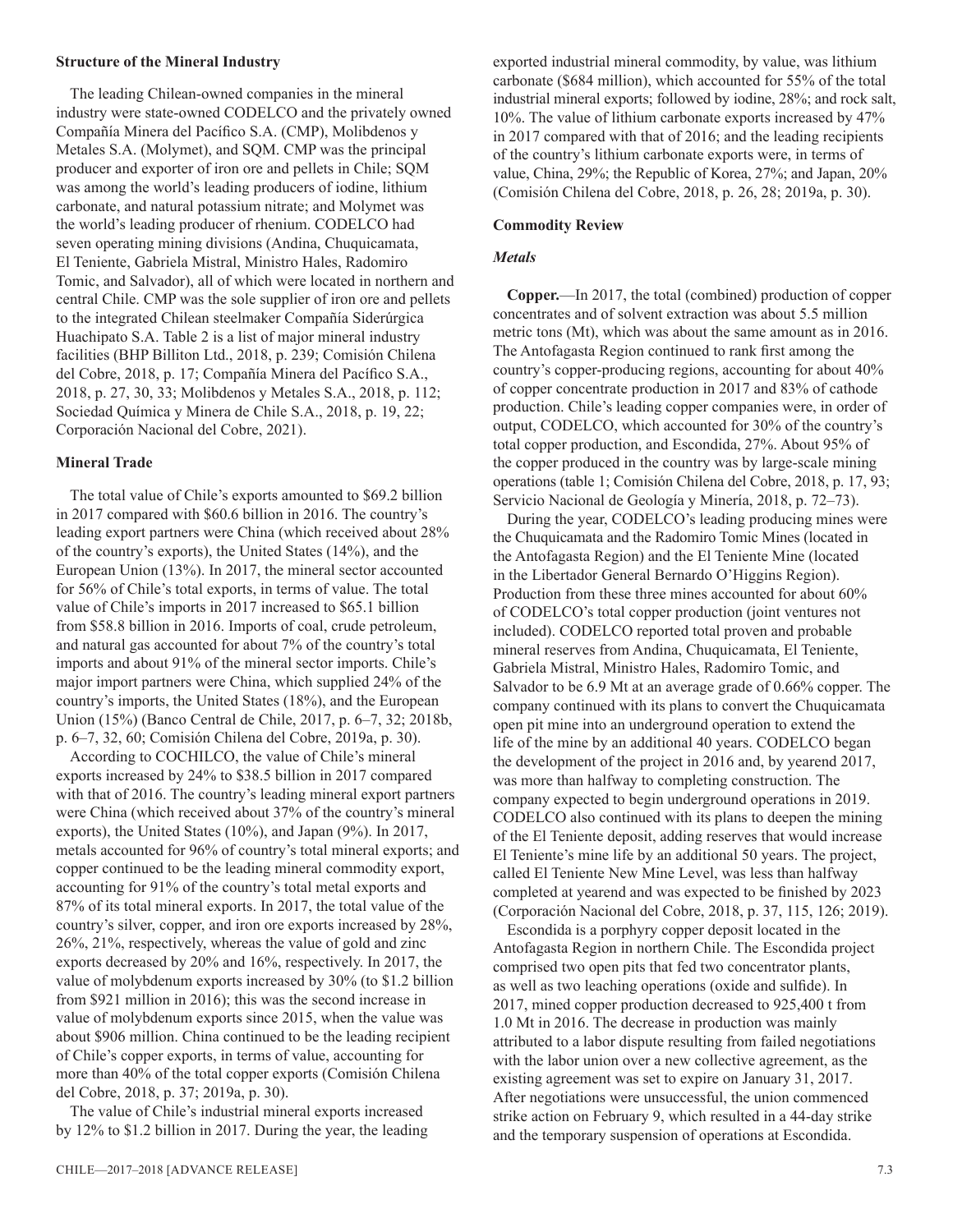On March 24, a revised offer was presented to union members and the existing collective agreement was extended for 18 months. After the resolution, the company restarted operations gradually and returned to full production in April (BHP Billiton Ltd., 2018, p. 46, 58; Comisión Chilena del Cobre, 2018, p. 17).

Antofagasta Plc of the United Kingdom, through its subsidiary Antofagasta Minerals S.A. (AMSA), operated four copper mines, two of which produced gold and silver as byproducts. The company held a 70% interest in the Antucoya Mine, which produced copper cathodes; a 70% interest in the Centinela Mine, which produced copper concentrates containing gold and silver and copper cathodes; a 60% interest in Los Pelambres Mine, which produced copper concentrates containing gold, silver, and molybdenum; and a 50% interest in the Zaldivar Mine, which produced copper cathodes. In 2017, Los Pelambres Mine, which was located in the Coquimbo Region, accounted for about 6% of the total mined copper production in the country. An expansion project for Los Pelambres was underway during the year. The project was expected to have two phases. The company expected that after phase 1 is completed, copper production at Los Pelambres would increase to an average of 55,000 metric tons per year (t/yr). For phase 2, the company estimated an increase in throughput to 205,000 metric tons per day and that the mine's life would be extended past the currently approved 20 years. The company expected to begin production by 2022 and to increase copper production by 35,000 t/yr. Phase 2 would proceed only after the completion of phase 1, however, and would require the submission of extensive permit applications (table 2; Antofagasta plc, 2018, p. 2, 46; Comisión Chilena del Cobre, 2018, p. 17).

In 2017, copper output from the Sociedad Contractual Minera El Abra (El Abra) decreased by about 22%, which was attributed to lower ore grades at the mine. El Abra was a joint venture between Freeport-McMoRan Inc. of the United States (51%) and CODELCO (49%). Since 2015, El Abra, which is located in the Antofagasta Region, operated at reduced rates to achieve lower operational and labor costs, defer capital expenditures, and extend the life of existing operations. During the year, El Abra continued evaluating a potential large-scale milling operation to process additional sulfide material and to achieve higher recoveries; however, future investments would depend on economic factors, the results of technical studies, and market conditions. As of December 31, total recoverable proven and probable reserves were reported as 394 Mt at an average grade of 0.44% copper. El Abra accounted for about 1% of the country's total mined copper production in 2017 compared with nearly 3% in 2014. The company reported that the mine was expected to operate at full capacity during 2018 (Comisión Chilena del Cobre, 2018, p. 17; Freeport-McMoRan Inc., 2018, p. 39, 128).

**Gold and Silver.**—The Antofagasta Region was ranked first among the country's leading gold-producing regions, accounting for 49% of total gold production, followed by the Atacama Region (23%), and the Coquimbo Region (14%). Other gold-producing regions included Aysen, Maule, Metropolitana (Santiago), Libertador General Bernardo O'Higgins, and Valparaiso. In 2017, about 55% or 20,927 kg of the total gold output in Chile was produced from copper mining operations; 44% or 16,753 kg was produced from gold mining operations; and the rest was produced from lead and zinc mining operations. Of the 16,753 kg produced from gold mines, large-scale gold mining operations accounted for 76%, medium-scale operations, 19%; and smallscale operations, 5%. Gold production from large-scale mining operations was produced mainly in the form of dore (83%). The Antofagasta Region also ranked first among Chile's silverproducing regions, accounting for about 60% of production, followed by the Atacama Region (10%) and the Coquimbo Region (8%). Of the 1,319 t of silver output, about 86% was produced from copper mining operations and the remainder was produced from gold, lead, silver, and zinc mining operations (table 1; Comisión Chilena del Cobre, 2018, p. 21; Servicio Nacional de Geología y Minería, 2018, p. 77–79, 83–84).

**Iron Ore.**—CMP continued to be the major producer of iron ore in Chile, and about 99% of the Chile's iron ore exported was produced by the company. In 2017, CMP held 1,799 active mining concessions that covered 414,922 hectares (ha) and 45 active exploration licenses that covered 18,200 ha. Its operations were divided into three production units—Valle de Huasco, which included Los Colorados Mine; Valle de Elqui, which included El Romeral Mines; and Valle Copiapo, which included Cerro Negro Norte. The Cerro Negro Norte and Los Colorados Mines are located in the Atacama Region and El Romeral is located in the Coquimbo Region. As of 2017, total mineral reserves at Cerro Negro Norte, Los Colorados, and El Romeral were reported to be 316.6 Mt at an average grade of 33.8% iron, 430.7 Mt at an average grade of 36.4% iron, and 100.1 Mt at an average grade of 30.3% iron, respectively (Compañía Minera del Pacífico S.A., 2018, p. 25–26, 30; 2019).

**Lead and Zinc.**—In 2017, Chile's lead production was mainly from the Aysen Region, which accounted for 79% of the country's total lead production, and was obtained from gold, lead, and zinc concentrates. Zinc production was from the Aysen, the Coquimbo, and the Metropolitana (Santiago) Regions. During the year, the Aysen Region produced about 70% of the country's zinc (Servicio Nacional de Geología y Minería, 2018, p. 87–88).

**Molybdenum.**—Molybdenum was produced as a byproduct of copper production. In 2017, the leading producing regions were Antofagasta and Coquimbo, which accounted for 54% and 17%, respectively, of the total molybdenum production in the country. CODELCO continued to be the leading producer of molybdenum in the country, accounting for about 46% of Chile's total molybdenum production during the year. Molybdenum production at CODELCO decreased by 6% owing mainly to lower grades at the Chuquicamata Division, which was the company's leading producer and accounted for about 60% of CODELCO's molybdenum production. Molybdenum production from Los Pelambres increased by about 48% to 10,500 t in 2017, which was attributed to higher grades and recoveries at the mine. The company forecasted molybdenum production at Los Pelambres to be between 10,000 and 11,000 t in 2018. In 2017, Centinela Mine, which is located in in the Antofagasta Region, also produced significant byproducts, such as gold, silver, and molybdenum. In June, AMSA completed the construction of its molybdenum plant, which would have the capacity to produce an average of 2,400 t/yr, and also began precommissioning tests throughout the second half of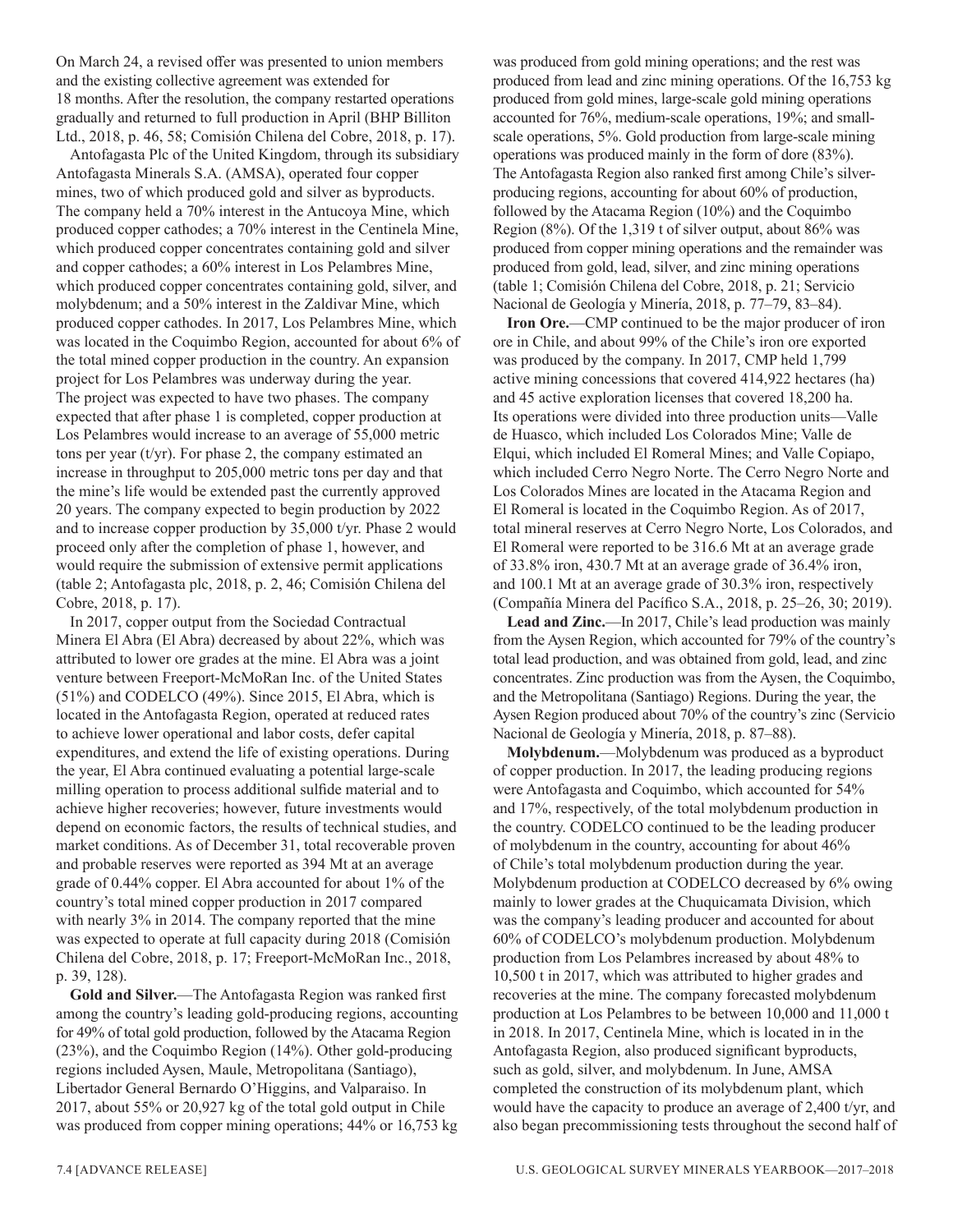2017. The molybdenum plant was expected to begin production in early 2018 and to produce about 1,500 t in 2018 (table 2; Antofagasta plc, 2018, p. 6, 36–39; Corporación Nacional del Cobre, 2018, p. 19; Servicio Nacional de Geología y Minería, 2018, p. 76).

#### *Industrial Minerals*

**Boron.**—The production of boron (ulexite) and boric acid were carried out mainly from the mining and (or) processing of the boron minerals contained in the Andean salt flats located in the northern part of Chile, mostly in the Arica y Parinacota and the Antofagasta Regions. The Arica y Parinacota Region produced about 95% of the country's ulexite output and 100% of the boric acid output. During the year, ulexite production increased by about 9% to 607,076 t from 558,854 t in 2016 and boric acid production increased by about 7% to 111,542 t from 104,299 t in 2016. The largest ulexite deposit in the world, Salar de Surire, was operated by Quiborax S.A. which had reserves reported to be 1.5 Mt. The ulexite mined from the Salar de Surire, which is located the Arica y Parinacota Region, was processed in the company's plant, where it was converted into boric acid and agrochemical products. The processing plant, which was located about 69 kilometers (km) from the Port of Arica, had the capacity to produce 36,000 t/yr of boric acid. The company also mined ulexite from the Salar Ascotan, which is located in the Antofagasta Region (tables 1, 2; Servicio Nacional de Geología y Minería, 2019, p. 110–111, 145, 149; Quiborax S.A., 2019a, b).

**Iodine.**—In 2017, the production of iodine, which was extracted from solutions produced by leaching caliche ore, decreased to 17,976 t from 18,444 t in 2016. The Tarapaca Region accounted for 66% of the country's total iodine production and the Antofagasta Region accounted for the remaining 34%. SQM, through its wholly owned subsidiary SQM Salar S.A., continued to be the country's leading producer of iodine and had a production capacity of about 11,000 t/yr. The company produced iodine at its facilities at Nueva Victoria (including the Iris plant), which were located in the Tarapaca Region, and at Pedro de Valdivia and María Elena, located in the Antofagasta Region. SQM produced a total of 9,969 t of iodine in 2017, of which Nueva Victoria and Iris produced about 91%. During the year, the company was developing a project to increase its iodine annual production capacity at its Nueva Victoria facilities, which would increase SQM's production capacity to 14,000 t/yr (table 2; Servicio Nacional de Geología y Minería, 2018, p. 135; Sociedad Química y Minera de Chile S.A., 2018, p. 31).

**Lithium.**—The source of Chile's globally significant lithium reserves were the brine deposits of the Salar de Atacama, which is located about 250 km from Antofagasta. The brine deposits of the Salar de Atacama, which is a salt-encrusted depression in the Atacama Desert, contain high concentrations of lithium and potassium as well as significant concentrations of sulfate and boron. Chile's lithium continued to be recovered from two brine operations, which were owned by Albemarle through its subsidiary Rockwood Lithio Ltda., and SQM. Concentrated brines were transported and processed at Albemarle's lithium carbonate and lithium chloride plants located in La Negra, and SQM's lithium carbonate and lithium hydroxide plants located

near the city of Antofagasta (Salar del Carmen facilities). The Antofagasta Region had been producing lithium carbonate uninterruptedly since 1984; lithium chloride, since 1999; and lithium hydroxide, since 2005. In 2017, SQM's lithium carbonate production capacity was 48,000 t/yr and its lithium hydroxide production capacity was 6,000 t/yr. Owing to rapidly increasing demand for lithium carbonate and lithium hydroxide from electric vehicle battery manufacturers, SQM reported that it would increase its lithium carbonate and lithium hydroxide capacities to 70,000 t/yr and 13,500 t/yr, respectively, in 2018. Also, the company reported that it planned to further increase its lithium carbonate capacity to 100,000 t/yr by 2019 (table 2; Albemarle Corp., 2018, p. 4, 23; Servicio Nacional de Geología y Minería, 2018, p. 112; Sociedad Química y Minera de Chile S.A., 2018, p. 10, 21–22).

By yearend 2016, Albemarle amended its agreement with the Government to increase its authorized lithium quota in the Salar de Atacama. The new agreement would support the production of more than 80,000 t/yr of technical- and battery-grade lithium salts at the company's facilities in La Negra during the next 27 years. In September 2017, however, Albemarle requested Chilean Economic Development Agency (CORFO) approval to increase its authorized lithium quota in the Salar de Atacama to 125,000 t/yr. The company reported that it had developed new technology that would allow it to obtain more lithium without the need for additional brine pumping at the Salar de Atacama. The request was under revision and was expected to be approved in 2018 (Albemarle Corp., 2016; 2017; 2018, p. 4).

**Pumice.**—Production of pumice decreased to 838,890 t in 2017 from 840,976 t in 2016. Metropolitana (Santiago) continued to be the leading producing region, accounting for 73% of total pumice production the country, followed by the Libertador General Bernardo O'Higgins Region (19%). Pumice-producing companies included Compañía Minera Polpaico Ltda., Imerys Minerales Santiago Ltda., Minera El Way S.A., Minera Melón S.A., and Minera Rio Teno S.A. (tables 1, 2; Servicio Nacional de Geología y Minería, 2018, p. 121, 149, 157, 159).

#### *Mineral Fuels and Related Materials*

**Coal, Natural Gas, and Petroleum.**—Coal production from Magallanes y de la Antartica Chilena accounted for 97% of the country's total coal production, followed by the Biobío Region, which accounted for the remaining 3%. Mina Invierno S.A., which mined coal at Isla Riesco in the Magallanes y de la Antartica Chilena Region, continued to be the leading producers of coal in the country. Mina Invierno was jointly owned by Empresas Copec S.A. and Inversiones Ultraterra Ltd. Mina Invierno's mining concessions included the Adela, the Elena, the Invierno, and the Rio Eduardo deposits, which had total (combined) mineral reserves of 387 Mt. In 2017, coal production at Mina Invierno decreased to 2.3 Mt in 2017 from 2.4 Mt in 2016. About 60% of Empresas Copec's coal was sold domestically and the remainder was sold in Asia (22%) and Europe (18%). The country's crude petroleum and natural gas production was exclusively from the Magallanes y de la Antartica Chilena Region (table 2; Empresas Copec S.A., 2017, p. 90; 2018, p. 87; Servicio Nacional de Geología y Minería, 2018, 140–141).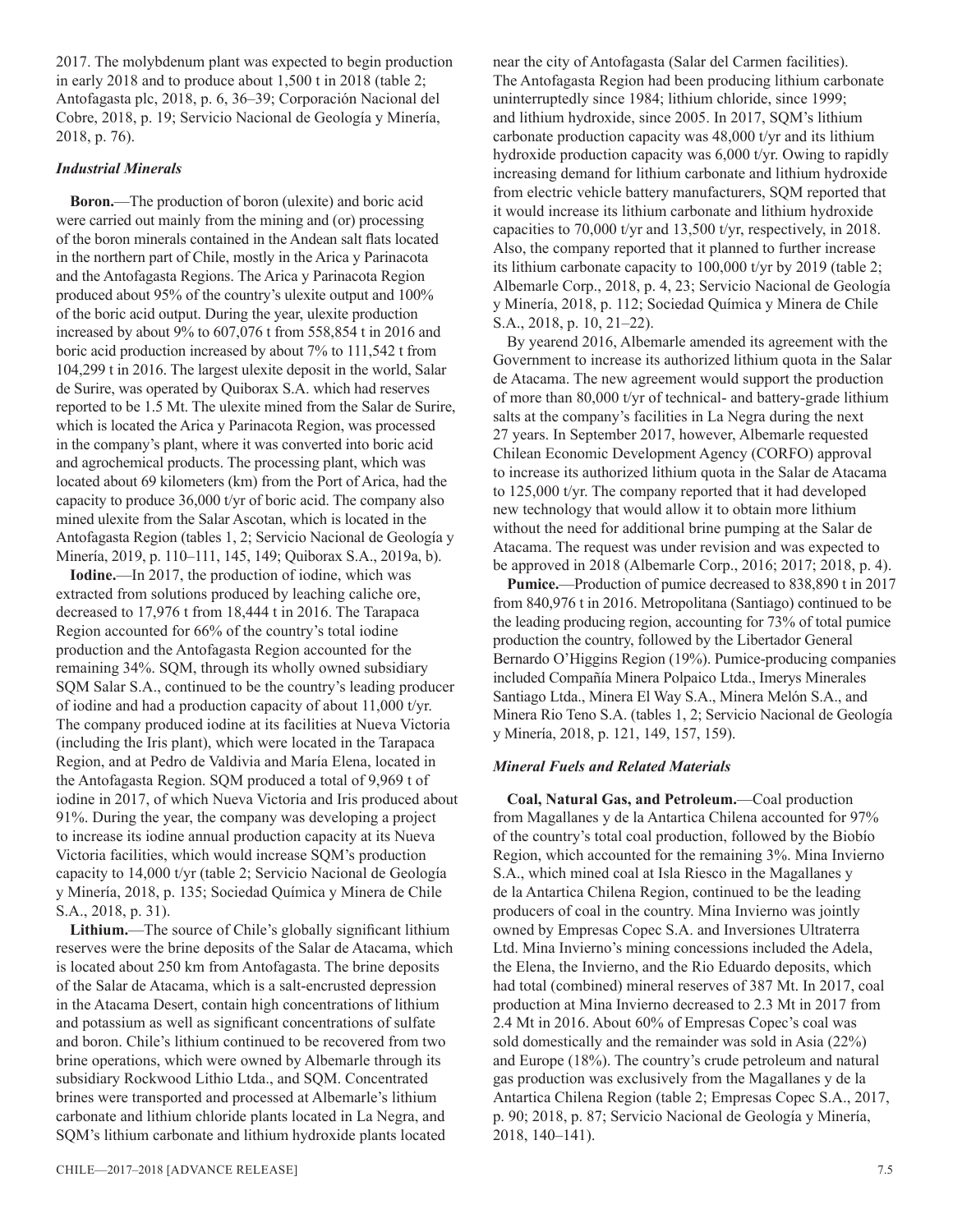#### **Reserves and Resources**

Table 3 lists Chile's reserves of major mineral commodities.

#### **MINERAL INDUSTRY HIGHLIGHTS IN 2018**

In 2018, Chile's GDP increased by 4.0% compared with that of 2017. The mineral sector, which continued to be a significant economic activity in the country, accounted for 10.1% of the country's total GDP in 2018. The value added of Chile's mineral sector increased by 5.2%, following three consecutive years of decrease. The increase in the mineral sector's value added was attributed mainly to an increase of 5.9% in the value of copper production. Chile's employment in the mining and quarrying sector increased by 5% to 228,340 workers in 2018 (Banco Central de Chile, 2019a, p. 4, 7; 2019c; Comisión Chilena del Cobre, 2019a, p. 64; Servicio Nacional de Geología y Minería, 2019, p. 174).

In 2018, the total value of Chile's exports amounted to \$75.5 billion, which was an increase of 9% compared with the value in 2017. The country's leading export partners were, in order of value, China (which received 34% of the country's exports), the United States (14%), and the European Union (12%). The total value of Chile's imports increased by 15% to \$75.0 billion in 2018; and its major import partners were, in order of value, China (which supplied 23% of the country's imports), the United States (19%), and the European Union (15%) (Banco Central de Chile, 2018b, p. 6; 2019b, p. 6–7).

According to COCHILCO, the value of Chile's mineral exports increased by 9% to \$42.1 billion. The increase was attributed mainly to an increase in the value of the metals (by 9%), which accounted for 96% of total mineral exports. Copper continued to be the leading mineral commodity export in 2018, accounting for 86% of Chile's total mineral exports and for 90% of its total metal exports. In 2018, the total value of the country's zinc exports increased by 25% (to \$59.2 billion); gold exports, by 9% (to \$736.5); and copper exports, by 7% (to \$36.4 billion). The total value of molybdenum exports also increased, by 55% (to \$1.9 billion) in 2018; this was a significant increase in molybdenum exports since 2015, when the value was about \$906.2 million. The leading industrial mineral commodity export, by value, continued to be lithium carbonate (valued at \$948 million); exports of lithium carbonate increased by 39% in 2018 and accounted for 57% of total industrial mineral exports (Comisión Chilena del Cobre, 2019a, p. 30).

#### **Production**

In 2018, Chile's copper sulfate production increased by 14% to 13,523 t from 11,893 t in 2017. Increases in the output of industrial minerals were led by lithium chloride (increased by 51%); kaolin (47%); zeolites (42%); salt (35%); lithium hydroxide (23%); coquina and lithium carbonate (18% each); iodine (12%); and nitrogen (11%). Among the mineral fuels and related materials, production of liquefied petroleum gas increased by 53%. Lead production decreased by 54% to 712 t in 2018 from 1,562 t in 2017, and iron content production, by 11%. Decreases in output of industrial minerals were led by bentonite (decreased by 67%) ground calcium carbonate (47%), bauxitic clay (44%), feldspar (37%), ulexite (34%), marble (30%), gypsum and peat (21% each), potassium chloride (17%), silica sand (11%), and diatomite (10%). Among the mineral fuels, production of crude petroleum (including condensate), decreased by about 10% to 1.1 Mbbl from 1.2 Mbbl. Data on mineral production are in table 1.

#### **Structure of the Mineral Industry**

In April, Teck Resources Ltd. of Canada acquired an additional indirect 13.5% interest in Compañía Minera Teck Quebrada Blanca S.A. (QBSA) through the purchase of Inversiones Mineras S.A. As a result, Teck Resources increased its interest in the Quebrada Blanca operations to 90%. The remaining 10% interest continued to be held by ENAMI. In December, however, Sumitomo Metal Mining Co., Ltd. and Sumitomo Corp. of Japan entered into an agreement with Teck Resources to acquire a 30% indirect interest in QBSA. The transaction was expected to be completed by April 2019. Quebrada Blanca, located in the Tarapaca Region, produced copper cathodes (table 2; Sumitomo Corp., 2018; Teck Resources Ltd., 2019, p. 22).

#### **Commodity Review**

#### *Metals*

**Copper.**—The total production of copper concentrates and solvent extraction was about 5.8 Mt, which was an increase of about 6% compared with that of 2017. The Antofagasta Region continued to rank first among the country's copper-producing regions, accounting for more than 40% of copper concentrates production in 2018 and 80% of the total cathodes production. Chile's leading copper companies were, in order of output, CODELCO, which accounted for 31% of the copper production and Escondida (21%). About 96% of the copper produced in the country was produced by large-scale mining operations (table 1; Comisión Chilena del Cobre, 2019a, p. 97; Servicio Nacional de Geología y Minería, 2019, p. 67).

CODELCO continued with its plans to convert Chuquicamata into an underground operation at an investment cost of about \$5.8 million. Construction was about three-quarters complete, and the company expected to begin underground operations in 2019. As of 2018, Chuquicamata's proven mineral probable reserves were reported to be 1.3 Mt at an average grade of 0.73% copper. AMSA continued with its expansion project at Los Pelambres, which included two phases. The construction of phase 1 was expected to begin in 2019, and first production was projected to take place by the second half of 2021. For phase 2, the company expected to extend the mine's life by 15 years past the currently approved 20 years. The company reported that first production from phase 2 was expected to begin in 2023; however, phase 2 would proceed only once phase 1 was significantly advanced, and phase 2 would require the submission of extensive permit applications. In December, Teck Resources' board approved the construction of the Quebrada Blanca Phase 2 project, which was expected to begin production by the fourth quarter of 2021 and to have an initial mine life of 28 years. An average annual copper-equivalent production of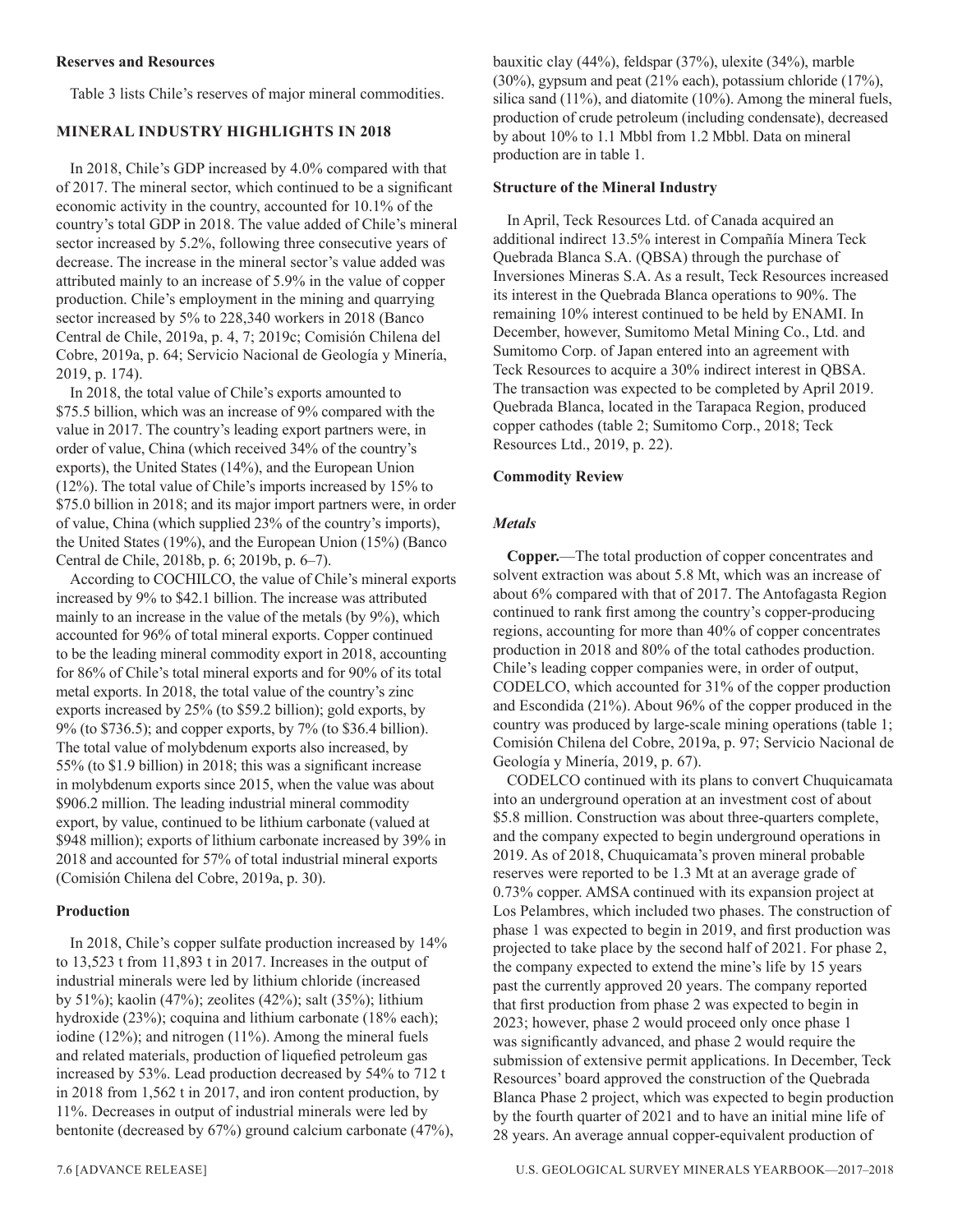Quebrada Blanca Phase 2 during the first 5 years of operations was estimated to be about 316,000 t (Antofagasta plc, 2019, p. 71; Corporación Nacional del Cobre, 2019, p. 92, 101; Teck Resources Ltd., 2019, p. 22–23).

**Gold and Silver.**—In 2018, the regions of Antofagasta and Atacama accounted for 77% of the total gold produced in Chile. About 65% or 23,980 kg of gold production in the country was from of copper mining operations and lead and zinc mining operations. The remaining 35% or 13,086 kg of gold was produced from gold mining operations. Gold production from large-scale mining operations was produced mainly in the form of dore (93%). During the year, total silver output was 1,370 t; of that total amount, about 89% was produced from copper mining operations and the remainder was produced from gold, lead, silver, and zinc mining operations. The Antofagasta Region continued to be the leading producer of silver, accounting for 66% of total production (Servicio Nacional de Geología y Minería, 2018, p. 73–75, 79–80).

**Molybdenum.**—Molybdenum production at Los Pelambres Mine increased by about 27% to 13,300 t in 2018; the increase was attributed to higher grades and recoveries at the mine. The new molybdenum plant at the Centinela facility began operations during the year and produced 300 t of molybdenum concentrate. Antofagasta forecasted molybdenum production at Los Pelambres to be between 9,500 t and 10,500 t in 2019 and that at Centinela to be 2,000 t (Antofagasta plc, 2019, p. 63–64).

#### *Industrial Minerals*

**Iodine.**—SQM, which increased its iodine production capacity to about 14,000 t/yr, produced iodine at its Nueva Victoria facility, which included the Iris and the Pedro Valdivia plants. A total of 11,255 t of iodine was produced during the year; of this amount, Nueva Victoria produced about 79% (Sociedad Química y Minera de Chile S.A., 2019, p. 20, 32).

**Lithium.**—SQM continued the production of lithium carbonate and lithium hydroxide at its Salar del Carmen facilities. In 2018, the production capacity at the company's lithium carbonate plant and lithium hydroxide plant increased to 70,000 t/yr from 48,000 t/yr and to 13,500 t/yr from 6,000 t/yr, respectively. The increase in production capacity was attributed to the approval from CORFO and the Chilean Nuclear Energy Commission to increase SQM's lithium production quota as well as the growing demand of lithium carbonate and lithium hydroxide by electric vehicle manufactures. SQM reported that it planned to further increase its lithium carbonate capacity to 180,000 t/yr in the future. In March, Albemarle received approval from CORFO to increase its lithium production quota in the Salar de Atacama to up to 145,000 t/yr of lithium carbonate equivalent through 2043. The company had requested approval in 2017 after developing a new technology that would allow it to obtain more lithium without the need of additional brine pumping at the Salar de Atacama. During the year, Albemarle completed the commissioning of La Negra II plant, which would produce battery-grade lithium carbonate and would have the capacity to produce 20,000 t/yr of lithium carbonate. After the rampup of La Negra II plant, the company's total capacity at La Negra's facility would be 44,000 t/yr

(Albemarle Corp., 2019, p. 4, 28–29; Sociedad Química y Minera de Chile S.A., 2019, p. 23; 2021).

#### **Outlook**

Chile's GDP is forecasted to increase by 1.1% in 2019. The mineral sector is expected to continue to be a significant part of the country's economy and to account for about 10% of the total GDP. The mineral sector GDP is expected to slightly decrease by about 2% in 2019, however, owing mainly to a projected decrease in the production of copper, which is likely to continue to be affected mainly by lower ore grades. The copper industry is likely to continue to account for about 9% of the country's total GDP and about 90% of the mineral sector GDP. The production of lithium hydroxide and lithium carbonate are likely to increase by more than 10% and more than 50%, respectively, in 2019 owing mainly to the increasing demand for these mineral products from electric vehicle battery manufacturers. Escondida is expected to remain the world's top copper-producing mine, and CODELCO is expected to continue to be the world's largest copper producer in terms of the number of active projects or operations. Mineral exports are expected to continue to account for more than 50% of Chile's total exports; however, the value of the country's mineral exports is expected to decrease by about 10% in 2019 because of an expected decrease in the export value of copper (by less than 10%). The mineral sector is likely to continue to be one of the principal sectors receiving FDI in the country owing mainly to the growing interest in the country's lithium resources (Banco Central de Chile, 2020, p. 5, 9; Comisión Chilena del Cobre, 2020, p. 14, 26, 59).

#### **References Cited**

- Albemarle Corp., 2016, Albemarle granted permit to increase lithium brine extraction rates in Chile and enters into MOU with Chilean Government for 27-year lithium quota: Baton Rouge, Louisiana, Albemarle Corp., February 1. (Accessed May 3, 2019, at https://www.albemarle.com/news/albemarlegranted-permit-to-increase-lithium-brine-extraction-rates-in-chile-and-entersinto-mou-with-chilean-government-for-27-year-lithium-quota.)
- Albemarle Corp., 2017, Albemarle receives final approval to expand lithium operations in Chile: Charlotte, North Carolina, Albemarle Corp., January 4. (Accessed May 3, 2019, at https://albemarle.gcs-web.com/news-releases/ news-release-details/albemarle-receives-final-approval-expand-lithiumoperations.)
- Albemarle Corp., 2018, Form 10–K: Charlotte, North Carolina, Albemarle Corp., 147 p. (Accessed May 14, 2019, at https://investors.albemarle.com/ static-files/394b59cc-de30-4b3b-8ac5-f7aca0509895.)
- Albemarle Corp., 2019, Form 10–K: Charlotte, North Carolina, Albemarle Corp., 319 p. (Accessed December 11, 2019, at https://investors.albemarle.com/ static-files/52140f9d-202c-438b-9833-84728f1c5c2c.)
- Antofagasta plc, 2018, Annual report and financial statements 2017: London, United Kingdom, Antofagasta Minerals, 216 p. (Accessed April 3, 2019, at http://www.antofagasta.co.uk/media/3388/antofagasta-2017-annual-reportand-financial-statements.pdf.)
- Antofagasta plc, 2019, Annual report and financial statement 2018: London, United Kingdom, Antofagasta Minerals, 224 p. (Accessed April 3, 2019, at https://www.antofagasta.co.uk/media/3497/antofagasta-2018-annual-report.pdf.)
- Banco Central de Chile, 2017, Indicadores de comercio exterior—Cuarto trimestre de 2017 [Foreign trade indicators—Fourth quarter of 2017]: Santiago, Chile, Banco Central de Chile, February, 261 p. (Accessed March 14, 2018, at https://si3.bcentral.cl/estadisticas/Principal1/Informes/SE/ COMEX/ice2017T4.pdf.)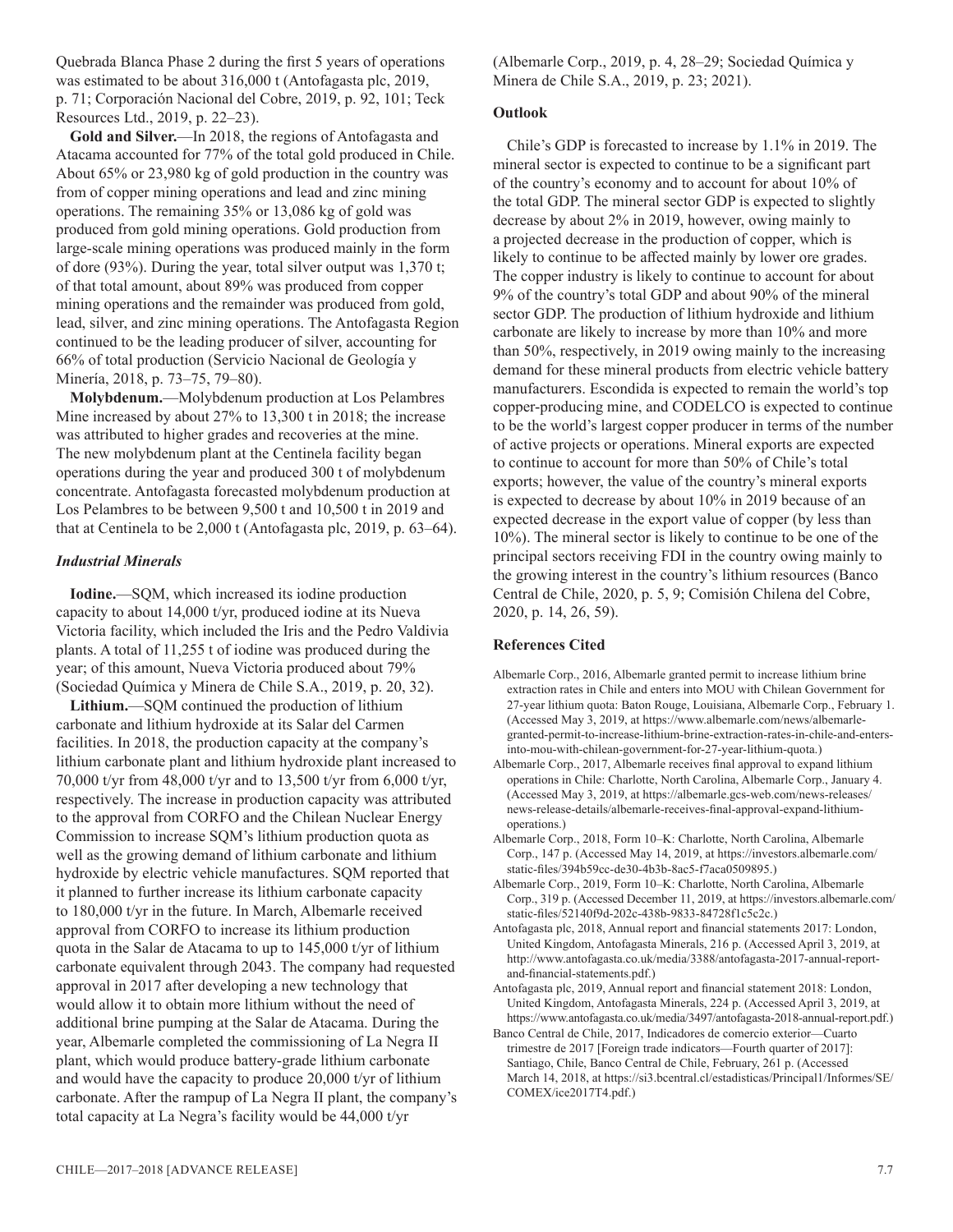Banco Central de Chile, 2018a, Cuentas nacionales de Chile 2013– 2017 [National accounts of Chile 2013–2017]: Santiago, Chile, Banco Central de Chile, 58 p. (Accessed December 19, 2018, at https://si3.bcentral.cl/estadisticas/Principal1/Informes/anuarioCCNN/pdf/ ANUARIO\_CCNN\_2017.pdf.)

Banco Central de Chile, 2018b, Indicadores de comercio exterior—Cuarto trimestre 2018 [Foreign trade indicators—Fourth quarter of 2018]: Santiago, Chile, Banco Central de Chile, February, 263 p. (Accessed November 21, 2019, at https://si3.bcentral.cl/estadisticas/Principal1/Informes/ SE/COMEX/ice2018T4.pdf.)

Banco Central de Chile, 2018c, Producto interno bruto por actividad economica, volumen a precios año anterior encadenado, referencia 2013 (miles de millones de pesos encadenados) [Gross domestic product by economic activity, volume at prices of the previous year chained, reference 2013 (thousands of millions of pesos chained)]: Santiago, Chile, Banco Central de Chile.

Banco Central de Chile, 2019a, Cuentas nacionales de Chile 2013– 2018 [National accounts of Chile 2013–2018]: Santiago, Chile, Banco Central de Chile, 55 p. (Accessed December 19, 2018, at https://si3.bcentral.cl/estadisticas/Principal1/Informes/anuarioCCNN/pdf/ ANUARIO\_CCNN\_2018.pdf.)

Banco Central de Chile, 2019b, Indicadores de comercio exterior—Segundo trimestre 2019 [Foreign trade indicators—Second quarter of 2018]: Santiago, Chile, Banco Central de Chile, February, 257 p. (Accessed November 21, 2019, at https://si3.bcentral.cl/estadisticas/Principal1/Informes/ SE/COMEX/ice2019T2.pdf.)

Banco Central de Chile, 2019c, Producto interno bruto por actividad economica, volumen a precios año anterior encadenado, referencia 2013 (miles de millones de pesos encadenados) [Gross domestic product by economic activity, volume at prices of the previous year chained, reference 2013 (thousands of millions of pesos chained)]: Santiago, Chile, Banco Central de Chile. (Accessed February 10, 2022, at https://si3.bcentral.cl/Siete/Es/Siete/ Cuadro/CAP\_CCNN/MN\_CCNN76/CCNN2013\_P2/CCNN2013\_P2?cbFech aInicio=2015&cbFechaTermino=2021&cbFrecuencia=ANNUAL&cbCalculo =NONE&cbFechaBase=.)

Banco Central de Chile, 2020, Cuentas nacionales de Chile 2013–2019 [National accounts of Chile 2013–2019]: Santiago, Chile, Banco Central de Chile, 65 p. (Accessed March 18, 2021, at https://www.bcentral.cl/ documents/33528/2612547/ANUARIO\_CCNN\_2019.pdf/e5e97ce7-58f4- 01b1-a3ce-7f654ff5315a?t=1609327988537.)

Bennett S.M., 2018, Silver: U.S. Geological Survey Mineral Commodity Summaries 2018, p. 150–151.

Bennett S.M., 2019, Silver: U.S. Geological Survey Mineral Commodity Summaries 2019, p. 150–151.

BHP Billiton Ltd., 2018, Annual report 2017: Melbourne, Victoria, Australia, BHP Billiton Ltd., 292 p. (Accessed May 20, 2019, at https://www.bhp.com/-/ media/documents/investors/annual-reports/2017/bhpannualreport2017.pdf.)

Biblioteca del Congreso Nacional de Chile, 2013, Decreto 95—Modifica Reglamento del Sistema de Evaluación de Impacto Ambiental [Decree 95— Modified regulation of the Environmental Impact Assessment System]: Biblioteca del Congreso Nacional de Chile, December 24. (Accessed June 17, 2020, at https://www.leychile.cl/Navegar?idNorma=205385.)

Biblioteca del Congreso Nacional de Chile, 2015, Historia de la Ley Nº 20.848 [History of law No. 20.848]: Biblioteca del Congreso Nacional de Chile, June 25 (Accessed May 3, 2019, at https://www.bcn.cl/historiadelaley/nc/ historia-de-la-ley/4027/.)

Brioche, A.S., 2019, Boron: U.S. Geological Survey Mineral Commodity Summaries 2019, p. 36–37.

Comisión Chilena del Cobre, 2017, Inversión en la minería chilena—Cartera de proyectos 2017–2026 [Investment in Chilean mining—Project portfolio 2017‒2026]: Santiago, Chile, Comisión Chilena del Cobre, 168 p. (Accessed March 18, 2021, at https://www.cochilco.cl/Listado%20Temtico/2017%20 08%2010%20Cartera%20de%20proyectos%202017%20-%202026%20vf.pdf.)

Comisión Chilena del Cobre, 2018, Anuario de estadísticas del cobre y otros minerals 1998-2017 [Statistical yearbook of copper and other minerals 1998‒2017]: Santiago, Chile, Comisión Chilena del Cobre, 168 p. (Accessed March 19, 2019, at https://www.cochilco.cl/Lists/Anuario/Attachments/18/ Anuario%20Cochilco%202017%20final.pdf.)

Comisión Chilena del Cobre, 2019a, Anuario de estadísticas del cobre y otros minerals 1999-2018 [Statistical Yearbook of copper and other minerals 1999‒2018]: Santiago, Chile, Comisión Chilena del Cobre, 174 p. (Accessed June 18, 2020, at https://www.cochilco.cl/Lists/Anuario/Attachments/20/ AE2019avance.pdf.)

Comisión Chilena del Cobre, 2019b, Featured laws: Santiago, Chile, Comisión Chilena del Cobre. (Accessed May 13, 2019, at https://www.cochilco.cl/ Paginas/English/Legislation/Featured-Laws.aspx.)

Comisión Chilena del Cobre, 2019c, Mision [Mission]: Santiago, Chile, Comisión Chilena del Cobre. (Accessed May 13, 2019, at https://www.cochilco.cl/Paginas/Quienes-Somos/Misi%C3%B3n.aspx.)

Comisión Chilena del Cobre, 2020, Anuario de estadísticas del cobre y otros minerals 2000–2019 [Statistical Yearbook of copper and other minerals 2000‒2019]: Santiago, Chile, Comisión Chilena del Cobre, 174 p. (Accessed February 10, 2022, at https://www.cochilco.cl/Lists/Anuario/Attachments/23/ AE2019WEB.pdf.)

Compañía Minera del Pacífico S.A., 2018, Memoria anual 2017 [Annual report 2017]: La Serena, Chile, Compañía Minera del Pacífico S.A. 150 p. (Accessed May 14, 2019, at http://www.capmineria.cl/capmineria/site/ artic/20180921/asocfile/20180921114435/cap\_mineria\_memoria\_2017.pdf.)

Compañía Minera del Pacífico S.A., 2019, Operaciones y productos [Operations and products]: La Serena, Chile, Compañía Minera del Pacífico S.A. (Accessed May 14, 2019, http://www.capmineria.cl/capmineria/site/edic/ base/port/operaciones.html.)

Corporación Nacional del Cobre, 2018, Memoria Anual 2018 [Annual report 2017]: Santiago Chile, Corporación Nacional del Cobre, 328 p. (Accessed May 24, 2019, at https://www.codelco.com/memoria2017/site/artic/20180312/ asocfile/20180312173849/memoria\_anual\_codelco\_2017.pdf.)

Corporación Nacional del Cobre, 2019, Memoria Anual 2018 [Annual report 2018]: Santiago Chile, Corporación Nacional del Cobre, 289 p. (Accessed June 17, 2020, athttps://www.codelco.com/memoria2018/site/ docs/20190405/20190405152423/memoria\_anual\_codelco\_2018.pdf.)

Corporación Nacional del Cobre, 2021, Operaciones [Operations]: Santiago Chile, Corporación Nacional del Cobre. (Accessed June 30, 2021, at https://www.codelco.com/prontus\_codelco/site/edic/base/port/operaciones.html.)

Crangle, R.D., Jr., 2018, Boron: U.S. Geological Survey Mineral Commodity Summaries 2018, p. 36–37.

Crangle, R.D., Jr., 2019a, Boron: U.S. Geological Survey Mineral Commodity Summaries 2019, p. 36–37.

Crangle, R.D., Jr., 2019b, Pumice and pumicite: U.S. Geological Survey Mineral Commodity Summaries 2019, p. 128–129.

Economic Commission for Latin America and the Caribbean, 2018, Foreign direct investment in Latin America and the Caribbean: Herndon, Virginia, 198 p. (Accessed May 30, 2019, at https://www.cepal.org/en/publications/43690 foreign-direct-investment-latin-america-and-caribbean-2018.)

Empresas Copec S.A., 2017, Annual report 2016: Santiago de Chile, Chile, Empresas Copec S.A., 147 p. (Accessed June 18, 2020, at https://s3.amazonaws.com/mz-filemanager/2c7d0209-3b35-4923-b572- 0641f3455454/dc4ea5c8-e74a-4018-af8b-210775ecb5cc\_Annual-Report-2016.pdf.)

Empresas Copec S.A., 2018, Annual report 2017: Santiago de Chile, Chile, Empresas Copec S.A., 149 p. (Accessed June 18, 2020, at https://s3.amazonaws.com/mz-filemanager/2c7d0209-3b35-4923-b572- 0641f3455454/62d0d32b-da63-40dd-95bf-0b0dd5898e6b\_Annual-Report-2017.pdf.)

Empresa Nacional de Minería (ENAMI), 2021, Historia [History]: Santiago, Chile, Empresa Nacional de Mineria. (Accessed June 30, 2021, at https://www.enami.cl/Historia.)

Empresa Nacional del Petróleo, 2021, Description: Santiago, Chile, Empresa Nacional del Petróleo. (Accessed June 30, 2021, at http://www.enap.cl/ pag/510/1573/description/.)

Flanagan, D.M., 2018, Copper: U.S. Geological Survey Mineral Commodity Summaries 2018, p. 52–53.

Flanagan, D.M., 2019, Copper: U.S. Geological Survey Mineral Commodity Summaries 2019, p. 52–53.

Freeport-McMoran Inc., 2018, 2017 annual report: Arizona, United States, Freeport-McMoran Inc., 133 p. (Accessed May 24, 2019, at https://s22.q4cdn.com/529358580/files/doc\_financials/annual/FCX\_ AR\_2017.pdf.)

InvestChile, 2017, New foreign investment regime, Law 20.848: Santiago, Chile, InvestChile, 6 p. (Accessed May 3, 2019, at https://investchile.gob.cl/ wp-content/uploads/2017/03/NEW-FOREIGN-INVESTMENT-REGIME.pdf.)

InvestChile, 2019, About us: Santiago, Chile, InvestChile. (Accessed May 14, 2019, at https://investchile.gob.cl/aboutus/.)

Jaskula B.W., 2018, Lithium: U.S. Geological Survey Mineral Commodity Summaries 2018, p. 98–99.

Jaskula B.W., 2019, Lithium: U.S. Geological Survey Mineral Commodity Summaries 2019, p. 98–99.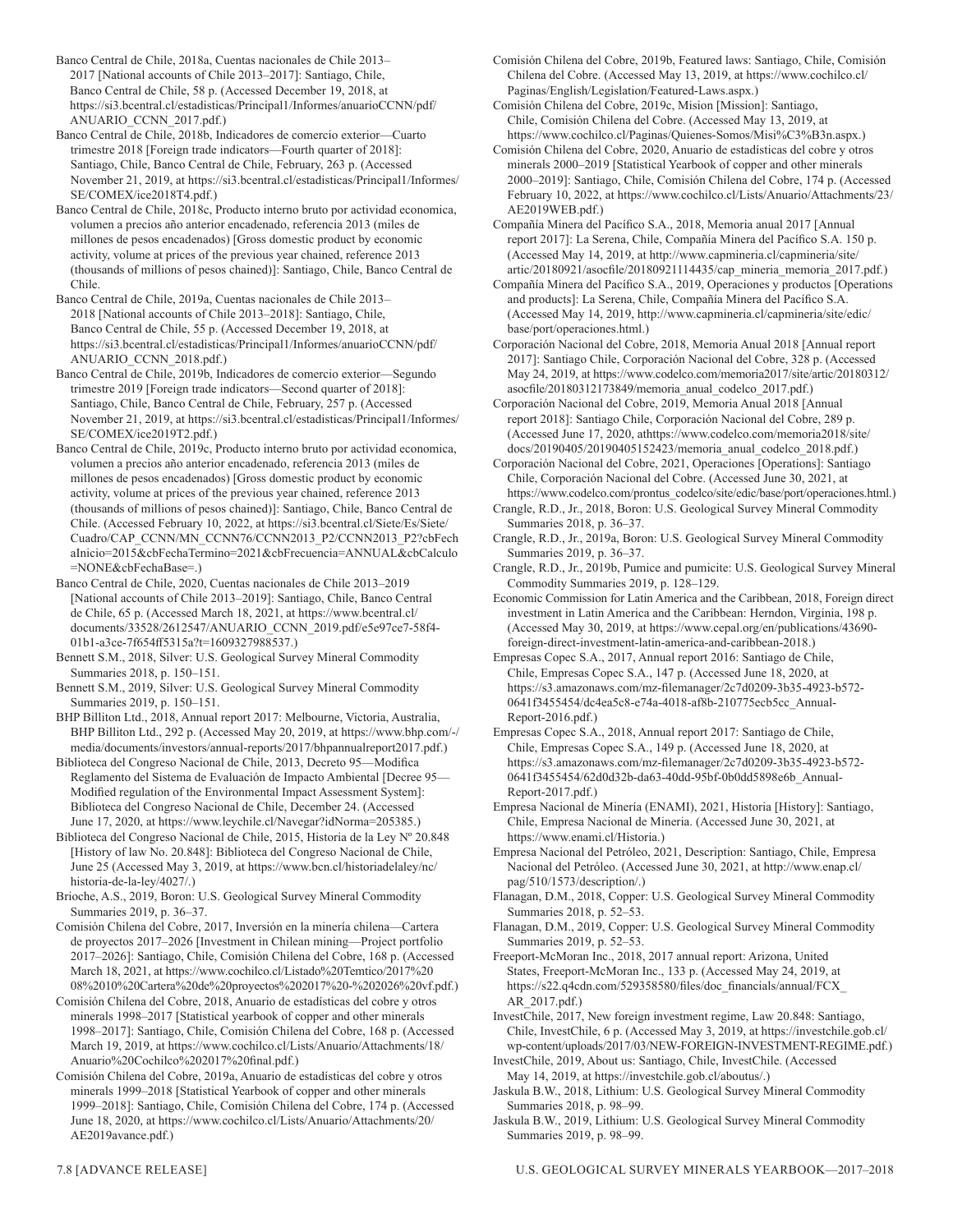Ministerio de Minería, 2019, Historia [History]: Santiago, Chile, Ministerio de Minería. (Accessed May13, 2019, at https://www.minmineria.cl/historia/.)

Molibdenos y Metales S.A., 2018, Estados financieros consolidados at 31 de December de 2017 [Consolidated financial statements for December 31, 2017]: San Bernardo, Chile, Molibdenos y Metales S.A., p. 132. (Accessed May 5, 2020, at http://www.molymet.com/wp-content/ uploads/2019/11/Resultados-Financieros-Anuales-2017.pdf.)

- Polyak, D.E., 2018a, Molybdenum: U.S. Geological Survey Mineral Commodity Summaries 2018, p. 110–111.
- Polyak, D.E., 2018b, Rhenium: U.S. Geological Survey Mineral Commodity Summaries 2018, p. 134–135.
- Polyak, D.E., 2019a, Molybdenum: U.S. Geological Survey Mineral Commodity Summaries 2019, p. 110–111.
- Polyak, D.E., 2019b, Rhenium: U.S. Geological Survey Mineral Commodity Summaries 2019, p. 134–135.
- Quiborax S.A., 2019a, Our mine: Santiago, Chile, Quiborax S.A. (Accessed July 7, 2020, at http://www.quiborax.com/).
- Quiborax S.A., 2019b, Our plants: Santiago, Chile, Quiborax S.A. (Accessed July 7, 2020, at http://www.quiborax.com/).
- Schnebele, E.K., 2018, Iodine: U.S. Geological Survey Mineral Commodity Summaries 2018, p. 80–81.
- Schnebele, E.K., 2019, Iodine: U.S. Geological Survey Mineral Commodity Summaries 2019, p. 80–81.
- Servicio Nacional de Geología y Minería, 2018, Anuario de la minería de Chile 2017 [Chile mining yearbook 2017]: Santiago, Chile, Servicio Nacional de Geología y Minería, 274 p. (Accessed May 13, 2019, at https://www.sernageomin.cl/wp-content/uploads/2018/06/Anuario\_2017.pdf.)
- Servicio Nacional de Geología y Minería, 2019, Anuario de la minería de Chile 2018 [Chile mining yearbook 2018]: Santiago, Chile, Servicio Nacional de Geología y Minería, 274 p. (Accessed June 18, 2020, at https://www.sernageomin.cl/wp-content/uploads/2019/06/Libro\_ Anuario 2018 .pdf.)
- Sociedad Química y Minera de Chile S.A., 2018, Annual report 2017: Santiago, Chile, Sociedad Química y Minera de Chile S.A., 403 p. (Accessed May 13, 2019, at https://s25.q4cdn.com/757756353/files/doc\_financials/2017/ ar/Memoria-Anual-2017\_eng.pdf.)
- Sociedad Química y Minera de Chile S.A., 2019, Annual report 2018: Santiago, Chile, Sociedad Química y Minera de Chile S.A., 446 p. (Accessed December 12, 2019, at https://s25.q4cdn.com/757756353/files/doc\_ financials/2018/ar/Memoria-Anual-2018\_eng.pdf.)
- Sociedad Química y Minera de Chile S.A., 2021, Our projects: Santiago, Chile, Sociedad Química y Minera de Chile S.A., 446 p. (Accessed July 26, 2021, https://www.sqmlithium.com/en/nosotros/nuestros-proyectos/.)
- Sumitomo Corp., 2018, Acquisition of interest in Quebrada Blanca copper mine: Sumitomo Corp. press release, December 5. (Accessed December 19, 2019, at https://www.sumitomocorp.com/en/jp/news/release/2018/group/11060.)
- Teck Resources Ltd., 2019, 2018 Annual report: Vancouver, British Columbia, Canada, Teck Resources Ltd., 145 p. (Accessed December 19, 2019, at https://www.teck.com/media/2018-Teck-Annual-Report.pdf.)
- U.S. Central Intelligence Agency, 2021, Chile, *in* The world factbook: U.S. Central Intelligence Agency, February. (Accessed March 16, 2021, at https://www.cia.gov/the-world-factbook/countries/chile/.)
- U.S. Department of Energy, 2016, Chile—Analysis: U.S. Department of Energy, December. (Accessed March 18, 2021, at https://www.eia.gov/beta/ international/analysis.php?iso=CHL.)
- U.S. Department of State, 2016, Chile—2016 investment climate statement: U.S. Department of State. (Accessed June 30, 2021, at https://2009-2017. state.gov/e/eb/rls/othr/ics/investmentclimatestatements/index.htm.)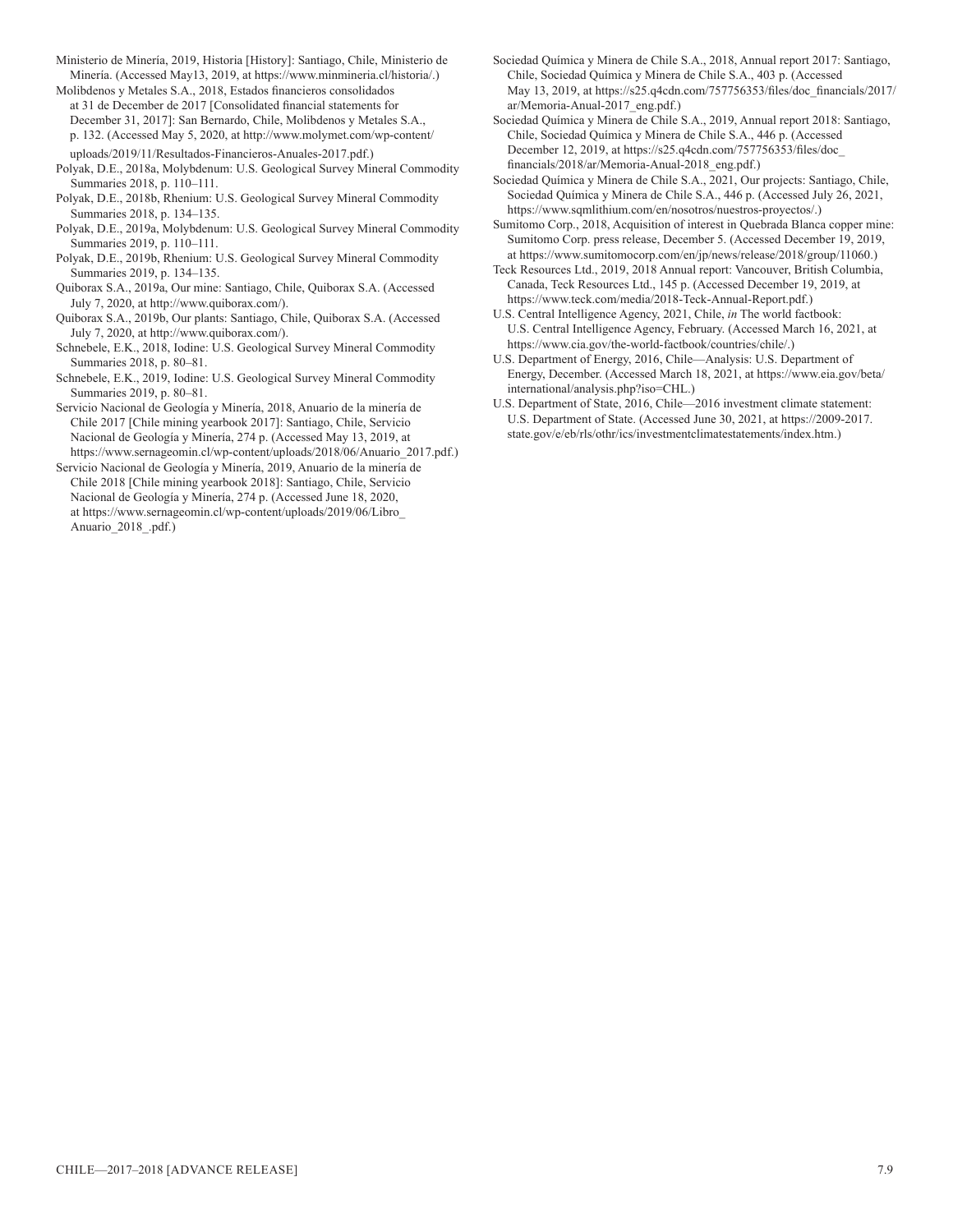#### TABLE 1  $\mathtt{CHILE} \colon \mathsf{PRODUCTION}$  OF MINERAL COMMODITIES  $^1$

#### (Metric tons, gross weight, unless otherwise specified)

| Commodity <sup>2</sup>                           |                      | 2014                 | 2015                 | 2016                     | 2017      | 2018      |
|--------------------------------------------------|----------------------|----------------------|----------------------|--------------------------|-----------|-----------|
| <b>METALS</b>                                    |                      |                      |                      |                          |           |           |
| Copper:                                          |                      |                      |                      |                          |           |           |
| Mine, Cu content:                                |                      |                      |                      |                          |           |           |
| Concentrates                                     |                      | 3,917,100            | 3,993,700            | 3,892,300                | 3,917,300 | 4,256,300 |
| Solvent extraction                               |                      | 1,844,000            | 1,778,400 r          | $1,660,300$ <sup>r</sup> | 1,586,200 | 1,575,300 |
| Copper sulfate                                   |                      | 10,292               | 9,496                | 11,410                   | 11,893    | 13,523    |
| Smelter, primary                                 | thousand metric tons | $1,362$ <sup>r</sup> | $1,382$ <sup>r</sup> | $1,365$ <sup>r</sup>     | 1,265     | 1,246     |
| Refinery, primary, other                         | do.                  | 885                  | 910                  | 952 r                    | 843       | 886       |
| Gold, mine, Au content                           | kilograms            | 46,031               | 42,501               | 46,333                   | 37,911    | 37,066    |
| Iron ore, mine:                                  |                      |                      |                      |                          |           |           |
| Gross weight                                     | thousand metric tons | 18,866               | 15,448               | $14,619$ <sup>r</sup>    | 15,426    | 14,013    |
| Fe content                                       | do.                  | 10,149               | 9,148                | 9,009                    | 9,549     | 8,493     |
| Iron and steel:                                  |                      |                      |                      |                          |           |           |
| Pig iron                                         | do.                  | 584                  | 644                  | 678                      | 670       | 661       |
| Raw steel                                        | do.                  | 1,079                | 1,112                | 1,153                    | 1,158     | 1,145     |
| Lead, mine, Pb content                           |                      | 2,678                | 2,979                | 1,110                    | 1,562     | 712       |
| Mercury, Hg content <sup>e</sup>                 |                      | $18~^{\rm r}$        | 14 <sup>r</sup>      | 2 <sup>r</sup>           | 11        | 10        |
| Molybdenum, mine, Mo content                     |                      | 48,898 r             | 52,398 r             | 55,834                   | 62,454    | 60,248    |
| Rhenium, Re content <sup>e</sup>                 | kilograms            | 25,000               | 26,000               | $27,000$ <sup>r</sup>    | 27,000    | 27,000    |
| Silver, mine, Ag content                         | do.                  | 1,571,788            | 1,504,271            | 1,501,436                | 1,318,582 | 1,370,000 |
| Zinc, mine, Zn content                           |                      | 45,094               | 48,071               | 42,870                   | 29,008    | 26,810    |
| <b>INDUSTRIAL MINERALS</b>                       |                      |                      |                      |                          |           |           |
| Boron:                                           |                      |                      |                      |                          |           |           |
| Boric acid, H <sub>3</sub> BO <sub>3</sub>       |                      | 94,986               | 101,170              | 104,299                  | 111,542   | 105,694   |
| Ulexite, natural                                 |                      | 496,533              | 517,584              | 558,854                  | 607,076   | 398,411   |
| Cement, hydraulic <sup>e</sup>                   | thousand metric tons | 4,200                | 4,300                | 4,200                    | 4,200     | 4,300     |
| Clay:                                            |                      |                      |                      |                          |           |           |
| Bauxitic clay                                    |                      | 16,903               | 29,166               | 19,113                   | 22,862    | 12,707    |
| Bentonite                                        |                      | 1,083                | 1,434                | 1,288                    | 1,584     | 525       |
| Kaolin                                           |                      | 60,000               | 60,000               | 60,000                   | 60,000    | 88,262    |
| Diatomite                                        |                      | 31,000               | 26,186               | 26,937                   | 27,557    | 24,736    |
| Feldspar, mine                                   |                      | 4,233                | 6,577                | 6,352                    | 4,421     | 2,789     |
| Gypsum, mine                                     |                      | 843,490              | 860,075              | 934,033                  | 1,157,466 | 909,191   |
| Iodine, elemental                                |                      | 18,989               | 21,179               | 18,444                   | 17,976    | 20,216    |
| Lime <sup>e</sup>                                | thousand metric tons | 900                  | 910                  | $920$ <sup>r</sup>       | 930       | 930       |
| Lithium:                                         |                      |                      |                      |                          |           |           |
| Lithium carbonate                                |                      | 55,074               | 50,418               | 70,831                   | 73,563    | 87,029    |
| Lithium chloride                                 |                      | 2,985                | 2,069                | 1,775                    | 2,535     | 3,826     |
| Lithium hydroxide                                |                      | 4,194                | 3,888                | 5,576                    | 5,280     | 6,468     |
| Nitrogen, nitrates, crude, natural               | thousand metric tons | 722                  | 795                  | 806                      | 853       | 949       |
| Peat, horticultural use                          |                      | 2,276                | 2,306                | 3,621                    | 7,908     | 6,249     |
| Phosphate rock:                                  |                      |                      |                      |                          |           |           |
| Apatite:                                         |                      |                      |                      |                          |           |           |
| Gross weight                                     |                      | 8,727                | 6,781                | 1,604                    |           |           |
| $P_2O_5$ content <sup>e</sup>                    |                      | 3,000                | $2,000$ <sup>r</sup> | 500                      |           |           |
| Guano                                            |                      | 2,717                | 3,408                | 4,601                    | 4,238     | 4,154     |
| Phosphorite                                      |                      | 11,415               | 9,360                |                          |           |           |
| Potash, products:                                |                      |                      |                      |                          |           |           |
| Potassium chloride, KCl                          |                      | 1,759,490            | 1,775,974            | 1,964,201                | 1,900,166 | 1,569,067 |
| Potassium sulfate, $K_2SO_4$                     |                      | 110,811              | 113,101              | 123,627                  | 75,085    |           |
| Pumice and related minerals, pumice and pozzolan |                      | 808,879              | 804,121              | 840,976                  | 838,890   | 803,916   |
| Salt                                             | thousand metric tons | 10,533               | 11,831               | 8,140                    | 7,441     | 10,012    |
| Sand and gravel, industrial, silica              |                      | 924,059              | 824,153              | 911,729                  | 887,851   | 792,328   |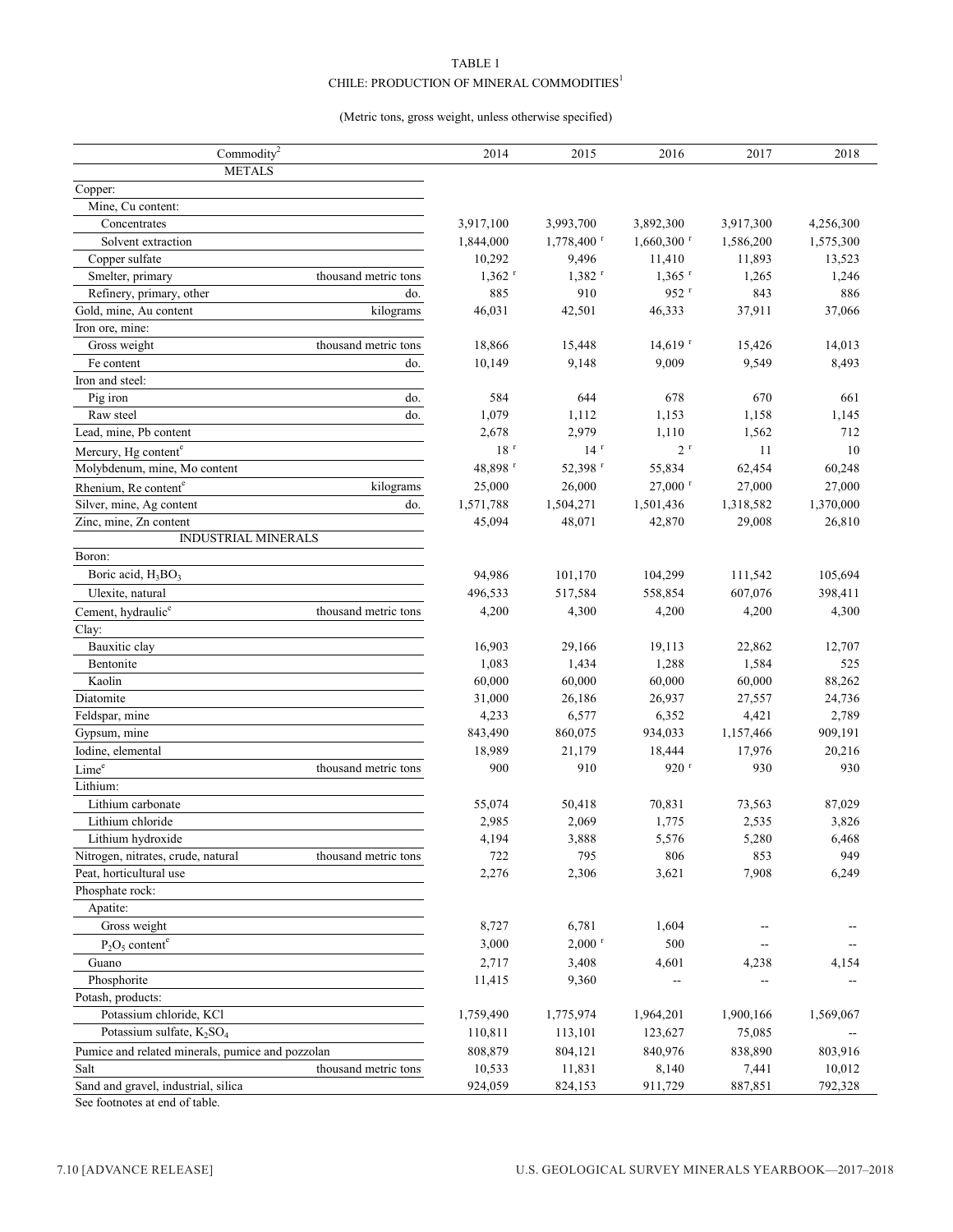#### CHILE: PRODUCTION OF MINERAL COMMODITIES<sup>1</sup> TABLE 1—Continued

#### (Metric tons, gross weight, unless otherwise specified)

| Commodity <sup>2</sup>                   |                            | 2014                 | 2015                  | 2016                  | 2017    | 2018    |
|------------------------------------------|----------------------------|----------------------|-----------------------|-----------------------|---------|---------|
| INDUSTRIAL MINERALS-Continued            |                            |                      |                       |                       |         |         |
| Stone, sand, and gravel, construction:   |                            |                      |                       |                       |         |         |
| Stone:                                   |                            |                      |                       |                       |         |         |
| Crushed, quartzite                       |                            | 269,208              | 433,560               | 399,576               | 551,765 | 584,061 |
| Dimension:                               |                            |                      |                       |                       |         |         |
| Marble                                   |                            | 4,453                | 2.401                 | 4,395                 | 5,025   | 3,511   |
| Travertine                               |                            | 4,176                | 2,999                 | 3,292                 | 1,220   |         |
| Other, size and shape unspecified:       |                            |                      |                       |                       |         |         |
| Coquina                                  | thousand metric tons       | 510                  | 506                   | 481                   | 394     | 464     |
| Ground calcium carbonate                 | do.                        | 26                   | 44                    | 49                    | 38      | 20      |
| Limestone                                | do.                        | 6,314                | 6.147                 | 6,846                 | 6,591   | 6,136   |
| Sulfur, byproduct, metallurgy, S content | do.                        | $1.514$ <sup>r</sup> | $1,488$ <sup>r</sup>  | $1.596$ <sup>r</sup>  | 1,524   | 1,500 ° |
| Zeolites                                 |                            | 92                   | --                    | 386                   | 86      | 122     |
| MINERAL FUELS AND RELATED MATERIALS      |                            |                      |                       |                       |         |         |
| Coal, bituminous <sup>3</sup>            | thousand metric tons       | 4.168                | 3.162                 | 2.525                 | 2.495   | 2,295   |
| Coke, metallurgical                      | do.                        | 443                  | 440 e                 | 440 e                 | 440 e   | 440 e   |
| Natural gas                              | million cubic meters       | 907                  | $1.064$ <sup>r</sup>  | 1.175                 | 1,200   | 1,221   |
| Petroleum:                               |                            |                      |                       |                       |         |         |
| Crude, including condensate              | thousand 42-gallon barrels | 2,499                | 1,796                 | 1,503                 | 1,242   | 1,120   |
| Refinery: <sup>4</sup>                   |                            |                      |                       |                       |         |         |
| Diesel, including distillate fuel oil    | do.                        | 23,458               | $22,239$ <sup>r</sup> | $21,760$ <sup>r</sup> | 23,005  | 23,000  |
| Gasoline                                 | do.                        | 21,980               | 24,320                | $24,867$ <sup>r</sup> | 25,684  | 25,000  |
| Kerosene                                 | do.                        | 5,742                | 5,327                 | $5,534$ <sup>r</sup>  | 5,824   | 6,000   |
| Liquefied petroleum gas                  | do.                        | 3,075                | 3,050                 | $2,868$ <sup>r</sup>  | 3,277   | 5,000   |
| Residual fuel oil                        | do.                        | 8,220                | 8,283                 | 8,075                 | 7,742   | 7,600   |
| Other                                    | do.                        | 12,816               | 6,377                 | $6,069$ <sup>r</sup>  | 5,138   | 5,100   |
| Total                                    | do.                        | 75,300               | 69,600 $r$            | 69,200 $r$            | 70,700  | 71,700  |

<sup>e</sup>Estimated. <sup>r</sup>Revised. do. Ditto. -- Zero.

<sup>1</sup>Table includes data available through November 7, 2019. All data are reported unless otherwise noted. Totals and estimated data are rounded to no more than three significant digits; may not add to totals shown.

<sup>2</sup>In addition to the commodities listed, arsenic trioxide, barite, ferroalloys, hydraulic lime, lapiz lazuli, manganese, methanol, pyrite, sodium sulfate, and steel semimanufactures may have been produced, but available information was inadequate to make reliable estimates of output.

<sup>3</sup>Data may include production of subbituminous coal.

<sup>3</sup>Source: Empresa Nacional del Petróleo.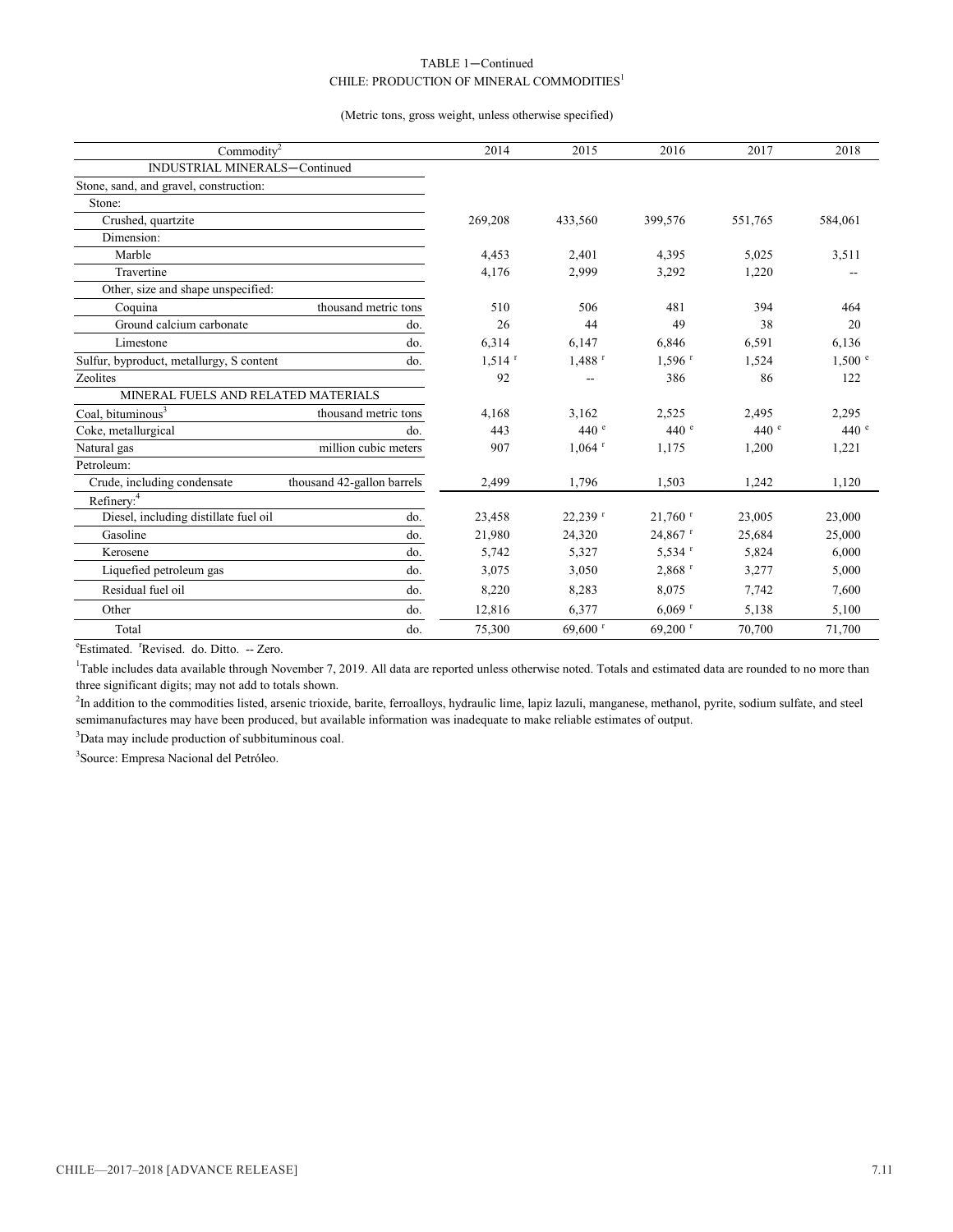#### TABLE 2 CHILE: STRUCTURE OF THE MINERAL INDUSTRY IN 2018

#### (Thousand metric tons unless otherwise specified)

| Commodity<br>Major operating companies and major equity owners<br>Location of main facilities<br>capacity<br>S.C. Industrial Minera Geo Sinter Ltda.<br>Bentonite<br>Camaleón 1 al 3 Mine, Arica y Parinacota Region<br>NA<br>Do.<br>Sociedad Legal Minera Mabel Dos Primera de Arica<br>Zorrito 1 al 2 Mine, Arica y Parinacota Region<br>NA<br>Boron compounds:<br>Boric acid, H <sub>3</sub> BO <sub>3</sub><br>Quiborax S.A. (private, Chile-based investors, 100%)<br>Boric acid plants, Arica y Parinacota Region<br>36<br>SQM Salar S.A. [Sociedad Química y Minera de<br>15<br>Salar de Atacama, Antofagasta<br>Do.<br>Chile S.A. (SQM), 100%]<br>Ulexite, natural<br>Quiborax S.A. (private, Chile-based investors, 100%)<br>Mines at Salar del Surire and Salar de Ascotan<br>NA<br>Calcium carbonate, natural<br>INACAL S.A. (Cementos Bío Bío S.A., 100%)<br>NA<br>Mine at Copiapo, Atacama Region<br>Minera El Jilguero S.A. (Cementos Bío Bío S.A., 100%)<br>do.<br>NA<br>Do.<br>Minera El Way S.A. (Cementos Bío Bío S.A., 100%)<br>Mine at Antofagasta Region<br>Do.<br>NA<br>Mine at Rio Colorado, Metropolitana (Santiago) Region<br>Minera Río Colorado S.A (Cementos Bío Bío S.A.,<br>Do.<br>NA<br>51%, and Soprocal Calerías e Industrias S.A., 49%)<br>Sibelco Chile Ltda.<br>NA<br>Do.<br>Mine at Atacama Region<br>Sociedad Minera Las Abuelitas Ltda.<br>Mine at Melipilla, Metropolitana (Santiago) Region<br>Do.<br>NA<br>(Soprocal Calerías e Industrias S.A., 100%)<br>500<br>Cement<br>Cementos Bío Bío S.A. (private, 100%)<br>Curico plant, Maule Region<br>La Negra plant, Antofagasta Region<br>500<br>Do.<br>do.<br>Do.<br>do.<br>San Antonio plant, Valparaiso Region<br>1,700<br>do.<br>Talcahuano plant, Biobio Region<br>Do.<br>300<br>Melón S.A. (Inversiones Cordillera del Sur III Ltda.,<br>La Calera and Ventanas plants, Valparaiso Region,<br>Do.<br>NА<br>Puerto Montt plant, Los Lagos Region<br>99.5%)<br>Minera Lealtad Ltda.<br>Mine at Lealtad, Metropolitana (Santiago) Region<br>Clay, kaolin<br>NA<br>Coal<br>Mina Invierno S.A. (Empresas Copec S.A. 50%,<br>Mina Invierno, Isla Riesco, Magallanes y<br>6,000<br>and Inversiones Ultraterra Ltd. 50%)<br>de la Antartica Chilena Region<br>500<br>Coke, metallurgical<br>Cía. Siderúrgica Huachipato S.A. (subsidiary of<br>Plant at Bahia de San Vicente, Talcahuano, Biobio Region<br>CAP S.A.) (private, 100%)<br>Copper, Cu content<br>Anglo American Sur, S.A. (Anglo American plc, 50.1%;<br>Los Bronces Mine and SX-EW <sup>1</sup> plant,<br>40<br>Mitsubishi Corp., 20.4%; Corporación Nacional del<br>Metropolitana (Santiago) Region<br>Cobre, 20%; Mitsui & Co., Ltd., 9.5%)<br>370 <sup>2</sup><br>Do.<br>Antofagasta Minerals S.A.(Antofagasta Plc, 60%;<br>Los Pelambres Mine, Coquimbo Region<br>JX Nippon Mining & Metals Corp., 25%;<br>Mitsubishi Materials Corp., 15%)<br>Do.<br>Antofagasta Minerals S.A. (Antofagasta Minerals<br>100<br>Zaldívar Mine and SX-EW <sup>1</sup> plant, Antofagasta Region<br>Plc, 50%, and Barrick Gold Corp., 50%)<br>Antucoya open pit mine and SX-EW <sup>1</sup> plant,<br>Antofagasta Minerals Plc, 70%, and Marubeni Corp.,<br>85<br>Do.<br>$30\%)$<br>Antofagasta Region<br>Cía. Contractual Minera Candelaria (Lundin Mining<br>Candelaria Mine, Antacama Region<br>Do.<br>180<br>Corp., 80%; Sumitomo Metal Mining Co. Ltd.,<br>15%; Sumitomo Corp., 5%)<br>Compañía Minera Carmen de Andacollo<br>4<br>Do.<br>Carmen de Andacollo Mine and SX-EW <sup>1</sup> plant,<br>[Teck Resources Ltd., 90%, and Empresa<br>Coquimbo Region<br>Nacional de Minería (ENAMI) (Government,<br>$100\%$ , $10\%$ ]<br>Compañía Minera Cerro Colorado Ltda.<br>70<br>Do.<br>Cerro Colorado Mine and SX-EW <sup>1</sup> plant,<br>(BHP Billiton Ltd., 100%)<br>Tarapaca Region<br>$525^2$<br>Compañía Minera Doña Inés de Collahuasi SCM<br>Collahuasi Mine, Tarapaca Region<br>Do.<br>(Anglo American plc, 44%; Glencore plc,<br>44%; Mitsui & Co. Ltd., 12%)<br>Compañía Minera Minera Lomas Bayas<br>75<br>Do.<br>Lomas Bayas Mine and SX-EW <sup>1</sup> plant,<br>(Glencore plc, 100%)<br>Antofagasta Region |  | Annual |
|-------------------------------------------------------------------------------------------------------------------------------------------------------------------------------------------------------------------------------------------------------------------------------------------------------------------------------------------------------------------------------------------------------------------------------------------------------------------------------------------------------------------------------------------------------------------------------------------------------------------------------------------------------------------------------------------------------------------------------------------------------------------------------------------------------------------------------------------------------------------------------------------------------------------------------------------------------------------------------------------------------------------------------------------------------------------------------------------------------------------------------------------------------------------------------------------------------------------------------------------------------------------------------------------------------------------------------------------------------------------------------------------------------------------------------------------------------------------------------------------------------------------------------------------------------------------------------------------------------------------------------------------------------------------------------------------------------------------------------------------------------------------------------------------------------------------------------------------------------------------------------------------------------------------------------------------------------------------------------------------------------------------------------------------------------------------------------------------------------------------------------------------------------------------------------------------------------------------------------------------------------------------------------------------------------------------------------------------------------------------------------------------------------------------------------------------------------------------------------------------------------------------------------------------------------------------------------------------------------------------------------------------------------------------------------------------------------------------------------------------------------------------------------------------------------------------------------------------------------------------------------------------------------------------------------------------------------------------------------------------------------------------------------------------------------------------------------------------------------------------------------------------------------------------------------------------------------------------------------------------------------------------------------------------------------------------------------------------------------------------------------------------------------------------------------------------------------------------------------------------------------------------------------------------------------------------------------------------------------------------------------------------------------------------------------------------------------------------------------------------------------------------------------------------------------------------------------------------------------------------------------------------------------------------------------------------------------------------------------------------------------------------------------------------------------------------------------------------------------------------------------------------------------------------------|--|--------|
|                                                                                                                                                                                                                                                                                                                                                                                                                                                                                                                                                                                                                                                                                                                                                                                                                                                                                                                                                                                                                                                                                                                                                                                                                                                                                                                                                                                                                                                                                                                                                                                                                                                                                                                                                                                                                                                                                                                                                                                                                                                                                                                                                                                                                                                                                                                                                                                                                                                                                                                                                                                                                                                                                                                                                                                                                                                                                                                                                                                                                                                                                                                                                                                                                                                                                                                                                                                                                                                                                                                                                                                                                                                                                                                                                                                                                                                                                                                                                                                                                                                                                                                                                                         |  |        |
|                                                                                                                                                                                                                                                                                                                                                                                                                                                                                                                                                                                                                                                                                                                                                                                                                                                                                                                                                                                                                                                                                                                                                                                                                                                                                                                                                                                                                                                                                                                                                                                                                                                                                                                                                                                                                                                                                                                                                                                                                                                                                                                                                                                                                                                                                                                                                                                                                                                                                                                                                                                                                                                                                                                                                                                                                                                                                                                                                                                                                                                                                                                                                                                                                                                                                                                                                                                                                                                                                                                                                                                                                                                                                                                                                                                                                                                                                                                                                                                                                                                                                                                                                                         |  |        |
|                                                                                                                                                                                                                                                                                                                                                                                                                                                                                                                                                                                                                                                                                                                                                                                                                                                                                                                                                                                                                                                                                                                                                                                                                                                                                                                                                                                                                                                                                                                                                                                                                                                                                                                                                                                                                                                                                                                                                                                                                                                                                                                                                                                                                                                                                                                                                                                                                                                                                                                                                                                                                                                                                                                                                                                                                                                                                                                                                                                                                                                                                                                                                                                                                                                                                                                                                                                                                                                                                                                                                                                                                                                                                                                                                                                                                                                                                                                                                                                                                                                                                                                                                                         |  |        |
|                                                                                                                                                                                                                                                                                                                                                                                                                                                                                                                                                                                                                                                                                                                                                                                                                                                                                                                                                                                                                                                                                                                                                                                                                                                                                                                                                                                                                                                                                                                                                                                                                                                                                                                                                                                                                                                                                                                                                                                                                                                                                                                                                                                                                                                                                                                                                                                                                                                                                                                                                                                                                                                                                                                                                                                                                                                                                                                                                                                                                                                                                                                                                                                                                                                                                                                                                                                                                                                                                                                                                                                                                                                                                                                                                                                                                                                                                                                                                                                                                                                                                                                                                                         |  |        |
|                                                                                                                                                                                                                                                                                                                                                                                                                                                                                                                                                                                                                                                                                                                                                                                                                                                                                                                                                                                                                                                                                                                                                                                                                                                                                                                                                                                                                                                                                                                                                                                                                                                                                                                                                                                                                                                                                                                                                                                                                                                                                                                                                                                                                                                                                                                                                                                                                                                                                                                                                                                                                                                                                                                                                                                                                                                                                                                                                                                                                                                                                                                                                                                                                                                                                                                                                                                                                                                                                                                                                                                                                                                                                                                                                                                                                                                                                                                                                                                                                                                                                                                                                                         |  |        |
|                                                                                                                                                                                                                                                                                                                                                                                                                                                                                                                                                                                                                                                                                                                                                                                                                                                                                                                                                                                                                                                                                                                                                                                                                                                                                                                                                                                                                                                                                                                                                                                                                                                                                                                                                                                                                                                                                                                                                                                                                                                                                                                                                                                                                                                                                                                                                                                                                                                                                                                                                                                                                                                                                                                                                                                                                                                                                                                                                                                                                                                                                                                                                                                                                                                                                                                                                                                                                                                                                                                                                                                                                                                                                                                                                                                                                                                                                                                                                                                                                                                                                                                                                                         |  |        |
|                                                                                                                                                                                                                                                                                                                                                                                                                                                                                                                                                                                                                                                                                                                                                                                                                                                                                                                                                                                                                                                                                                                                                                                                                                                                                                                                                                                                                                                                                                                                                                                                                                                                                                                                                                                                                                                                                                                                                                                                                                                                                                                                                                                                                                                                                                                                                                                                                                                                                                                                                                                                                                                                                                                                                                                                                                                                                                                                                                                                                                                                                                                                                                                                                                                                                                                                                                                                                                                                                                                                                                                                                                                                                                                                                                                                                                                                                                                                                                                                                                                                                                                                                                         |  |        |
|                                                                                                                                                                                                                                                                                                                                                                                                                                                                                                                                                                                                                                                                                                                                                                                                                                                                                                                                                                                                                                                                                                                                                                                                                                                                                                                                                                                                                                                                                                                                                                                                                                                                                                                                                                                                                                                                                                                                                                                                                                                                                                                                                                                                                                                                                                                                                                                                                                                                                                                                                                                                                                                                                                                                                                                                                                                                                                                                                                                                                                                                                                                                                                                                                                                                                                                                                                                                                                                                                                                                                                                                                                                                                                                                                                                                                                                                                                                                                                                                                                                                                                                                                                         |  |        |
|                                                                                                                                                                                                                                                                                                                                                                                                                                                                                                                                                                                                                                                                                                                                                                                                                                                                                                                                                                                                                                                                                                                                                                                                                                                                                                                                                                                                                                                                                                                                                                                                                                                                                                                                                                                                                                                                                                                                                                                                                                                                                                                                                                                                                                                                                                                                                                                                                                                                                                                                                                                                                                                                                                                                                                                                                                                                                                                                                                                                                                                                                                                                                                                                                                                                                                                                                                                                                                                                                                                                                                                                                                                                                                                                                                                                                                                                                                                                                                                                                                                                                                                                                                         |  |        |
|                                                                                                                                                                                                                                                                                                                                                                                                                                                                                                                                                                                                                                                                                                                                                                                                                                                                                                                                                                                                                                                                                                                                                                                                                                                                                                                                                                                                                                                                                                                                                                                                                                                                                                                                                                                                                                                                                                                                                                                                                                                                                                                                                                                                                                                                                                                                                                                                                                                                                                                                                                                                                                                                                                                                                                                                                                                                                                                                                                                                                                                                                                                                                                                                                                                                                                                                                                                                                                                                                                                                                                                                                                                                                                                                                                                                                                                                                                                                                                                                                                                                                                                                                                         |  |        |
|                                                                                                                                                                                                                                                                                                                                                                                                                                                                                                                                                                                                                                                                                                                                                                                                                                                                                                                                                                                                                                                                                                                                                                                                                                                                                                                                                                                                                                                                                                                                                                                                                                                                                                                                                                                                                                                                                                                                                                                                                                                                                                                                                                                                                                                                                                                                                                                                                                                                                                                                                                                                                                                                                                                                                                                                                                                                                                                                                                                                                                                                                                                                                                                                                                                                                                                                                                                                                                                                                                                                                                                                                                                                                                                                                                                                                                                                                                                                                                                                                                                                                                                                                                         |  |        |
|                                                                                                                                                                                                                                                                                                                                                                                                                                                                                                                                                                                                                                                                                                                                                                                                                                                                                                                                                                                                                                                                                                                                                                                                                                                                                                                                                                                                                                                                                                                                                                                                                                                                                                                                                                                                                                                                                                                                                                                                                                                                                                                                                                                                                                                                                                                                                                                                                                                                                                                                                                                                                                                                                                                                                                                                                                                                                                                                                                                                                                                                                                                                                                                                                                                                                                                                                                                                                                                                                                                                                                                                                                                                                                                                                                                                                                                                                                                                                                                                                                                                                                                                                                         |  |        |
|                                                                                                                                                                                                                                                                                                                                                                                                                                                                                                                                                                                                                                                                                                                                                                                                                                                                                                                                                                                                                                                                                                                                                                                                                                                                                                                                                                                                                                                                                                                                                                                                                                                                                                                                                                                                                                                                                                                                                                                                                                                                                                                                                                                                                                                                                                                                                                                                                                                                                                                                                                                                                                                                                                                                                                                                                                                                                                                                                                                                                                                                                                                                                                                                                                                                                                                                                                                                                                                                                                                                                                                                                                                                                                                                                                                                                                                                                                                                                                                                                                                                                                                                                                         |  |        |
|                                                                                                                                                                                                                                                                                                                                                                                                                                                                                                                                                                                                                                                                                                                                                                                                                                                                                                                                                                                                                                                                                                                                                                                                                                                                                                                                                                                                                                                                                                                                                                                                                                                                                                                                                                                                                                                                                                                                                                                                                                                                                                                                                                                                                                                                                                                                                                                                                                                                                                                                                                                                                                                                                                                                                                                                                                                                                                                                                                                                                                                                                                                                                                                                                                                                                                                                                                                                                                                                                                                                                                                                                                                                                                                                                                                                                                                                                                                                                                                                                                                                                                                                                                         |  |        |
|                                                                                                                                                                                                                                                                                                                                                                                                                                                                                                                                                                                                                                                                                                                                                                                                                                                                                                                                                                                                                                                                                                                                                                                                                                                                                                                                                                                                                                                                                                                                                                                                                                                                                                                                                                                                                                                                                                                                                                                                                                                                                                                                                                                                                                                                                                                                                                                                                                                                                                                                                                                                                                                                                                                                                                                                                                                                                                                                                                                                                                                                                                                                                                                                                                                                                                                                                                                                                                                                                                                                                                                                                                                                                                                                                                                                                                                                                                                                                                                                                                                                                                                                                                         |  |        |
|                                                                                                                                                                                                                                                                                                                                                                                                                                                                                                                                                                                                                                                                                                                                                                                                                                                                                                                                                                                                                                                                                                                                                                                                                                                                                                                                                                                                                                                                                                                                                                                                                                                                                                                                                                                                                                                                                                                                                                                                                                                                                                                                                                                                                                                                                                                                                                                                                                                                                                                                                                                                                                                                                                                                                                                                                                                                                                                                                                                                                                                                                                                                                                                                                                                                                                                                                                                                                                                                                                                                                                                                                                                                                                                                                                                                                                                                                                                                                                                                                                                                                                                                                                         |  |        |
|                                                                                                                                                                                                                                                                                                                                                                                                                                                                                                                                                                                                                                                                                                                                                                                                                                                                                                                                                                                                                                                                                                                                                                                                                                                                                                                                                                                                                                                                                                                                                                                                                                                                                                                                                                                                                                                                                                                                                                                                                                                                                                                                                                                                                                                                                                                                                                                                                                                                                                                                                                                                                                                                                                                                                                                                                                                                                                                                                                                                                                                                                                                                                                                                                                                                                                                                                                                                                                                                                                                                                                                                                                                                                                                                                                                                                                                                                                                                                                                                                                                                                                                                                                         |  |        |
|                                                                                                                                                                                                                                                                                                                                                                                                                                                                                                                                                                                                                                                                                                                                                                                                                                                                                                                                                                                                                                                                                                                                                                                                                                                                                                                                                                                                                                                                                                                                                                                                                                                                                                                                                                                                                                                                                                                                                                                                                                                                                                                                                                                                                                                                                                                                                                                                                                                                                                                                                                                                                                                                                                                                                                                                                                                                                                                                                                                                                                                                                                                                                                                                                                                                                                                                                                                                                                                                                                                                                                                                                                                                                                                                                                                                                                                                                                                                                                                                                                                                                                                                                                         |  |        |
|                                                                                                                                                                                                                                                                                                                                                                                                                                                                                                                                                                                                                                                                                                                                                                                                                                                                                                                                                                                                                                                                                                                                                                                                                                                                                                                                                                                                                                                                                                                                                                                                                                                                                                                                                                                                                                                                                                                                                                                                                                                                                                                                                                                                                                                                                                                                                                                                                                                                                                                                                                                                                                                                                                                                                                                                                                                                                                                                                                                                                                                                                                                                                                                                                                                                                                                                                                                                                                                                                                                                                                                                                                                                                                                                                                                                                                                                                                                                                                                                                                                                                                                                                                         |  |        |
|                                                                                                                                                                                                                                                                                                                                                                                                                                                                                                                                                                                                                                                                                                                                                                                                                                                                                                                                                                                                                                                                                                                                                                                                                                                                                                                                                                                                                                                                                                                                                                                                                                                                                                                                                                                                                                                                                                                                                                                                                                                                                                                                                                                                                                                                                                                                                                                                                                                                                                                                                                                                                                                                                                                                                                                                                                                                                                                                                                                                                                                                                                                                                                                                                                                                                                                                                                                                                                                                                                                                                                                                                                                                                                                                                                                                                                                                                                                                                                                                                                                                                                                                                                         |  |        |
|                                                                                                                                                                                                                                                                                                                                                                                                                                                                                                                                                                                                                                                                                                                                                                                                                                                                                                                                                                                                                                                                                                                                                                                                                                                                                                                                                                                                                                                                                                                                                                                                                                                                                                                                                                                                                                                                                                                                                                                                                                                                                                                                                                                                                                                                                                                                                                                                                                                                                                                                                                                                                                                                                                                                                                                                                                                                                                                                                                                                                                                                                                                                                                                                                                                                                                                                                                                                                                                                                                                                                                                                                                                                                                                                                                                                                                                                                                                                                                                                                                                                                                                                                                         |  |        |
|                                                                                                                                                                                                                                                                                                                                                                                                                                                                                                                                                                                                                                                                                                                                                                                                                                                                                                                                                                                                                                                                                                                                                                                                                                                                                                                                                                                                                                                                                                                                                                                                                                                                                                                                                                                                                                                                                                                                                                                                                                                                                                                                                                                                                                                                                                                                                                                                                                                                                                                                                                                                                                                                                                                                                                                                                                                                                                                                                                                                                                                                                                                                                                                                                                                                                                                                                                                                                                                                                                                                                                                                                                                                                                                                                                                                                                                                                                                                                                                                                                                                                                                                                                         |  |        |
|                                                                                                                                                                                                                                                                                                                                                                                                                                                                                                                                                                                                                                                                                                                                                                                                                                                                                                                                                                                                                                                                                                                                                                                                                                                                                                                                                                                                                                                                                                                                                                                                                                                                                                                                                                                                                                                                                                                                                                                                                                                                                                                                                                                                                                                                                                                                                                                                                                                                                                                                                                                                                                                                                                                                                                                                                                                                                                                                                                                                                                                                                                                                                                                                                                                                                                                                                                                                                                                                                                                                                                                                                                                                                                                                                                                                                                                                                                                                                                                                                                                                                                                                                                         |  |        |
|                                                                                                                                                                                                                                                                                                                                                                                                                                                                                                                                                                                                                                                                                                                                                                                                                                                                                                                                                                                                                                                                                                                                                                                                                                                                                                                                                                                                                                                                                                                                                                                                                                                                                                                                                                                                                                                                                                                                                                                                                                                                                                                                                                                                                                                                                                                                                                                                                                                                                                                                                                                                                                                                                                                                                                                                                                                                                                                                                                                                                                                                                                                                                                                                                                                                                                                                                                                                                                                                                                                                                                                                                                                                                                                                                                                                                                                                                                                                                                                                                                                                                                                                                                         |  |        |
|                                                                                                                                                                                                                                                                                                                                                                                                                                                                                                                                                                                                                                                                                                                                                                                                                                                                                                                                                                                                                                                                                                                                                                                                                                                                                                                                                                                                                                                                                                                                                                                                                                                                                                                                                                                                                                                                                                                                                                                                                                                                                                                                                                                                                                                                                                                                                                                                                                                                                                                                                                                                                                                                                                                                                                                                                                                                                                                                                                                                                                                                                                                                                                                                                                                                                                                                                                                                                                                                                                                                                                                                                                                                                                                                                                                                                                                                                                                                                                                                                                                                                                                                                                         |  |        |
|                                                                                                                                                                                                                                                                                                                                                                                                                                                                                                                                                                                                                                                                                                                                                                                                                                                                                                                                                                                                                                                                                                                                                                                                                                                                                                                                                                                                                                                                                                                                                                                                                                                                                                                                                                                                                                                                                                                                                                                                                                                                                                                                                                                                                                                                                                                                                                                                                                                                                                                                                                                                                                                                                                                                                                                                                                                                                                                                                                                                                                                                                                                                                                                                                                                                                                                                                                                                                                                                                                                                                                                                                                                                                                                                                                                                                                                                                                                                                                                                                                                                                                                                                                         |  |        |
|                                                                                                                                                                                                                                                                                                                                                                                                                                                                                                                                                                                                                                                                                                                                                                                                                                                                                                                                                                                                                                                                                                                                                                                                                                                                                                                                                                                                                                                                                                                                                                                                                                                                                                                                                                                                                                                                                                                                                                                                                                                                                                                                                                                                                                                                                                                                                                                                                                                                                                                                                                                                                                                                                                                                                                                                                                                                                                                                                                                                                                                                                                                                                                                                                                                                                                                                                                                                                                                                                                                                                                                                                                                                                                                                                                                                                                                                                                                                                                                                                                                                                                                                                                         |  |        |
|                                                                                                                                                                                                                                                                                                                                                                                                                                                                                                                                                                                                                                                                                                                                                                                                                                                                                                                                                                                                                                                                                                                                                                                                                                                                                                                                                                                                                                                                                                                                                                                                                                                                                                                                                                                                                                                                                                                                                                                                                                                                                                                                                                                                                                                                                                                                                                                                                                                                                                                                                                                                                                                                                                                                                                                                                                                                                                                                                                                                                                                                                                                                                                                                                                                                                                                                                                                                                                                                                                                                                                                                                                                                                                                                                                                                                                                                                                                                                                                                                                                                                                                                                                         |  |        |
|                                                                                                                                                                                                                                                                                                                                                                                                                                                                                                                                                                                                                                                                                                                                                                                                                                                                                                                                                                                                                                                                                                                                                                                                                                                                                                                                                                                                                                                                                                                                                                                                                                                                                                                                                                                                                                                                                                                                                                                                                                                                                                                                                                                                                                                                                                                                                                                                                                                                                                                                                                                                                                                                                                                                                                                                                                                                                                                                                                                                                                                                                                                                                                                                                                                                                                                                                                                                                                                                                                                                                                                                                                                                                                                                                                                                                                                                                                                                                                                                                                                                                                                                                                         |  |        |
|                                                                                                                                                                                                                                                                                                                                                                                                                                                                                                                                                                                                                                                                                                                                                                                                                                                                                                                                                                                                                                                                                                                                                                                                                                                                                                                                                                                                                                                                                                                                                                                                                                                                                                                                                                                                                                                                                                                                                                                                                                                                                                                                                                                                                                                                                                                                                                                                                                                                                                                                                                                                                                                                                                                                                                                                                                                                                                                                                                                                                                                                                                                                                                                                                                                                                                                                                                                                                                                                                                                                                                                                                                                                                                                                                                                                                                                                                                                                                                                                                                                                                                                                                                         |  |        |
|                                                                                                                                                                                                                                                                                                                                                                                                                                                                                                                                                                                                                                                                                                                                                                                                                                                                                                                                                                                                                                                                                                                                                                                                                                                                                                                                                                                                                                                                                                                                                                                                                                                                                                                                                                                                                                                                                                                                                                                                                                                                                                                                                                                                                                                                                                                                                                                                                                                                                                                                                                                                                                                                                                                                                                                                                                                                                                                                                                                                                                                                                                                                                                                                                                                                                                                                                                                                                                                                                                                                                                                                                                                                                                                                                                                                                                                                                                                                                                                                                                                                                                                                                                         |  |        |
|                                                                                                                                                                                                                                                                                                                                                                                                                                                                                                                                                                                                                                                                                                                                                                                                                                                                                                                                                                                                                                                                                                                                                                                                                                                                                                                                                                                                                                                                                                                                                                                                                                                                                                                                                                                                                                                                                                                                                                                                                                                                                                                                                                                                                                                                                                                                                                                                                                                                                                                                                                                                                                                                                                                                                                                                                                                                                                                                                                                                                                                                                                                                                                                                                                                                                                                                                                                                                                                                                                                                                                                                                                                                                                                                                                                                                                                                                                                                                                                                                                                                                                                                                                         |  |        |
|                                                                                                                                                                                                                                                                                                                                                                                                                                                                                                                                                                                                                                                                                                                                                                                                                                                                                                                                                                                                                                                                                                                                                                                                                                                                                                                                                                                                                                                                                                                                                                                                                                                                                                                                                                                                                                                                                                                                                                                                                                                                                                                                                                                                                                                                                                                                                                                                                                                                                                                                                                                                                                                                                                                                                                                                                                                                                                                                                                                                                                                                                                                                                                                                                                                                                                                                                                                                                                                                                                                                                                                                                                                                                                                                                                                                                                                                                                                                                                                                                                                                                                                                                                         |  |        |
|                                                                                                                                                                                                                                                                                                                                                                                                                                                                                                                                                                                                                                                                                                                                                                                                                                                                                                                                                                                                                                                                                                                                                                                                                                                                                                                                                                                                                                                                                                                                                                                                                                                                                                                                                                                                                                                                                                                                                                                                                                                                                                                                                                                                                                                                                                                                                                                                                                                                                                                                                                                                                                                                                                                                                                                                                                                                                                                                                                                                                                                                                                                                                                                                                                                                                                                                                                                                                                                                                                                                                                                                                                                                                                                                                                                                                                                                                                                                                                                                                                                                                                                                                                         |  |        |
|                                                                                                                                                                                                                                                                                                                                                                                                                                                                                                                                                                                                                                                                                                                                                                                                                                                                                                                                                                                                                                                                                                                                                                                                                                                                                                                                                                                                                                                                                                                                                                                                                                                                                                                                                                                                                                                                                                                                                                                                                                                                                                                                                                                                                                                                                                                                                                                                                                                                                                                                                                                                                                                                                                                                                                                                                                                                                                                                                                                                                                                                                                                                                                                                                                                                                                                                                                                                                                                                                                                                                                                                                                                                                                                                                                                                                                                                                                                                                                                                                                                                                                                                                                         |  |        |
|                                                                                                                                                                                                                                                                                                                                                                                                                                                                                                                                                                                                                                                                                                                                                                                                                                                                                                                                                                                                                                                                                                                                                                                                                                                                                                                                                                                                                                                                                                                                                                                                                                                                                                                                                                                                                                                                                                                                                                                                                                                                                                                                                                                                                                                                                                                                                                                                                                                                                                                                                                                                                                                                                                                                                                                                                                                                                                                                                                                                                                                                                                                                                                                                                                                                                                                                                                                                                                                                                                                                                                                                                                                                                                                                                                                                                                                                                                                                                                                                                                                                                                                                                                         |  |        |
|                                                                                                                                                                                                                                                                                                                                                                                                                                                                                                                                                                                                                                                                                                                                                                                                                                                                                                                                                                                                                                                                                                                                                                                                                                                                                                                                                                                                                                                                                                                                                                                                                                                                                                                                                                                                                                                                                                                                                                                                                                                                                                                                                                                                                                                                                                                                                                                                                                                                                                                                                                                                                                                                                                                                                                                                                                                                                                                                                                                                                                                                                                                                                                                                                                                                                                                                                                                                                                                                                                                                                                                                                                                                                                                                                                                                                                                                                                                                                                                                                                                                                                                                                                         |  |        |
|                                                                                                                                                                                                                                                                                                                                                                                                                                                                                                                                                                                                                                                                                                                                                                                                                                                                                                                                                                                                                                                                                                                                                                                                                                                                                                                                                                                                                                                                                                                                                                                                                                                                                                                                                                                                                                                                                                                                                                                                                                                                                                                                                                                                                                                                                                                                                                                                                                                                                                                                                                                                                                                                                                                                                                                                                                                                                                                                                                                                                                                                                                                                                                                                                                                                                                                                                                                                                                                                                                                                                                                                                                                                                                                                                                                                                                                                                                                                                                                                                                                                                                                                                                         |  |        |
|                                                                                                                                                                                                                                                                                                                                                                                                                                                                                                                                                                                                                                                                                                                                                                                                                                                                                                                                                                                                                                                                                                                                                                                                                                                                                                                                                                                                                                                                                                                                                                                                                                                                                                                                                                                                                                                                                                                                                                                                                                                                                                                                                                                                                                                                                                                                                                                                                                                                                                                                                                                                                                                                                                                                                                                                                                                                                                                                                                                                                                                                                                                                                                                                                                                                                                                                                                                                                                                                                                                                                                                                                                                                                                                                                                                                                                                                                                                                                                                                                                                                                                                                                                         |  |        |
|                                                                                                                                                                                                                                                                                                                                                                                                                                                                                                                                                                                                                                                                                                                                                                                                                                                                                                                                                                                                                                                                                                                                                                                                                                                                                                                                                                                                                                                                                                                                                                                                                                                                                                                                                                                                                                                                                                                                                                                                                                                                                                                                                                                                                                                                                                                                                                                                                                                                                                                                                                                                                                                                                                                                                                                                                                                                                                                                                                                                                                                                                                                                                                                                                                                                                                                                                                                                                                                                                                                                                                                                                                                                                                                                                                                                                                                                                                                                                                                                                                                                                                                                                                         |  |        |
|                                                                                                                                                                                                                                                                                                                                                                                                                                                                                                                                                                                                                                                                                                                                                                                                                                                                                                                                                                                                                                                                                                                                                                                                                                                                                                                                                                                                                                                                                                                                                                                                                                                                                                                                                                                                                                                                                                                                                                                                                                                                                                                                                                                                                                                                                                                                                                                                                                                                                                                                                                                                                                                                                                                                                                                                                                                                                                                                                                                                                                                                                                                                                                                                                                                                                                                                                                                                                                                                                                                                                                                                                                                                                                                                                                                                                                                                                                                                                                                                                                                                                                                                                                         |  |        |
|                                                                                                                                                                                                                                                                                                                                                                                                                                                                                                                                                                                                                                                                                                                                                                                                                                                                                                                                                                                                                                                                                                                                                                                                                                                                                                                                                                                                                                                                                                                                                                                                                                                                                                                                                                                                                                                                                                                                                                                                                                                                                                                                                                                                                                                                                                                                                                                                                                                                                                                                                                                                                                                                                                                                                                                                                                                                                                                                                                                                                                                                                                                                                                                                                                                                                                                                                                                                                                                                                                                                                                                                                                                                                                                                                                                                                                                                                                                                                                                                                                                                                                                                                                         |  |        |
|                                                                                                                                                                                                                                                                                                                                                                                                                                                                                                                                                                                                                                                                                                                                                                                                                                                                                                                                                                                                                                                                                                                                                                                                                                                                                                                                                                                                                                                                                                                                                                                                                                                                                                                                                                                                                                                                                                                                                                                                                                                                                                                                                                                                                                                                                                                                                                                                                                                                                                                                                                                                                                                                                                                                                                                                                                                                                                                                                                                                                                                                                                                                                                                                                                                                                                                                                                                                                                                                                                                                                                                                                                                                                                                                                                                                                                                                                                                                                                                                                                                                                                                                                                         |  |        |
|                                                                                                                                                                                                                                                                                                                                                                                                                                                                                                                                                                                                                                                                                                                                                                                                                                                                                                                                                                                                                                                                                                                                                                                                                                                                                                                                                                                                                                                                                                                                                                                                                                                                                                                                                                                                                                                                                                                                                                                                                                                                                                                                                                                                                                                                                                                                                                                                                                                                                                                                                                                                                                                                                                                                                                                                                                                                                                                                                                                                                                                                                                                                                                                                                                                                                                                                                                                                                                                                                                                                                                                                                                                                                                                                                                                                                                                                                                                                                                                                                                                                                                                                                                         |  |        |
|                                                                                                                                                                                                                                                                                                                                                                                                                                                                                                                                                                                                                                                                                                                                                                                                                                                                                                                                                                                                                                                                                                                                                                                                                                                                                                                                                                                                                                                                                                                                                                                                                                                                                                                                                                                                                                                                                                                                                                                                                                                                                                                                                                                                                                                                                                                                                                                                                                                                                                                                                                                                                                                                                                                                                                                                                                                                                                                                                                                                                                                                                                                                                                                                                                                                                                                                                                                                                                                                                                                                                                                                                                                                                                                                                                                                                                                                                                                                                                                                                                                                                                                                                                         |  |        |
|                                                                                                                                                                                                                                                                                                                                                                                                                                                                                                                                                                                                                                                                                                                                                                                                                                                                                                                                                                                                                                                                                                                                                                                                                                                                                                                                                                                                                                                                                                                                                                                                                                                                                                                                                                                                                                                                                                                                                                                                                                                                                                                                                                                                                                                                                                                                                                                                                                                                                                                                                                                                                                                                                                                                                                                                                                                                                                                                                                                                                                                                                                                                                                                                                                                                                                                                                                                                                                                                                                                                                                                                                                                                                                                                                                                                                                                                                                                                                                                                                                                                                                                                                                         |  |        |
|                                                                                                                                                                                                                                                                                                                                                                                                                                                                                                                                                                                                                                                                                                                                                                                                                                                                                                                                                                                                                                                                                                                                                                                                                                                                                                                                                                                                                                                                                                                                                                                                                                                                                                                                                                                                                                                                                                                                                                                                                                                                                                                                                                                                                                                                                                                                                                                                                                                                                                                                                                                                                                                                                                                                                                                                                                                                                                                                                                                                                                                                                                                                                                                                                                                                                                                                                                                                                                                                                                                                                                                                                                                                                                                                                                                                                                                                                                                                                                                                                                                                                                                                                                         |  |        |
|                                                                                                                                                                                                                                                                                                                                                                                                                                                                                                                                                                                                                                                                                                                                                                                                                                                                                                                                                                                                                                                                                                                                                                                                                                                                                                                                                                                                                                                                                                                                                                                                                                                                                                                                                                                                                                                                                                                                                                                                                                                                                                                                                                                                                                                                                                                                                                                                                                                                                                                                                                                                                                                                                                                                                                                                                                                                                                                                                                                                                                                                                                                                                                                                                                                                                                                                                                                                                                                                                                                                                                                                                                                                                                                                                                                                                                                                                                                                                                                                                                                                                                                                                                         |  |        |
|                                                                                                                                                                                                                                                                                                                                                                                                                                                                                                                                                                                                                                                                                                                                                                                                                                                                                                                                                                                                                                                                                                                                                                                                                                                                                                                                                                                                                                                                                                                                                                                                                                                                                                                                                                                                                                                                                                                                                                                                                                                                                                                                                                                                                                                                                                                                                                                                                                                                                                                                                                                                                                                                                                                                                                                                                                                                                                                                                                                                                                                                                                                                                                                                                                                                                                                                                                                                                                                                                                                                                                                                                                                                                                                                                                                                                                                                                                                                                                                                                                                                                                                                                                         |  |        |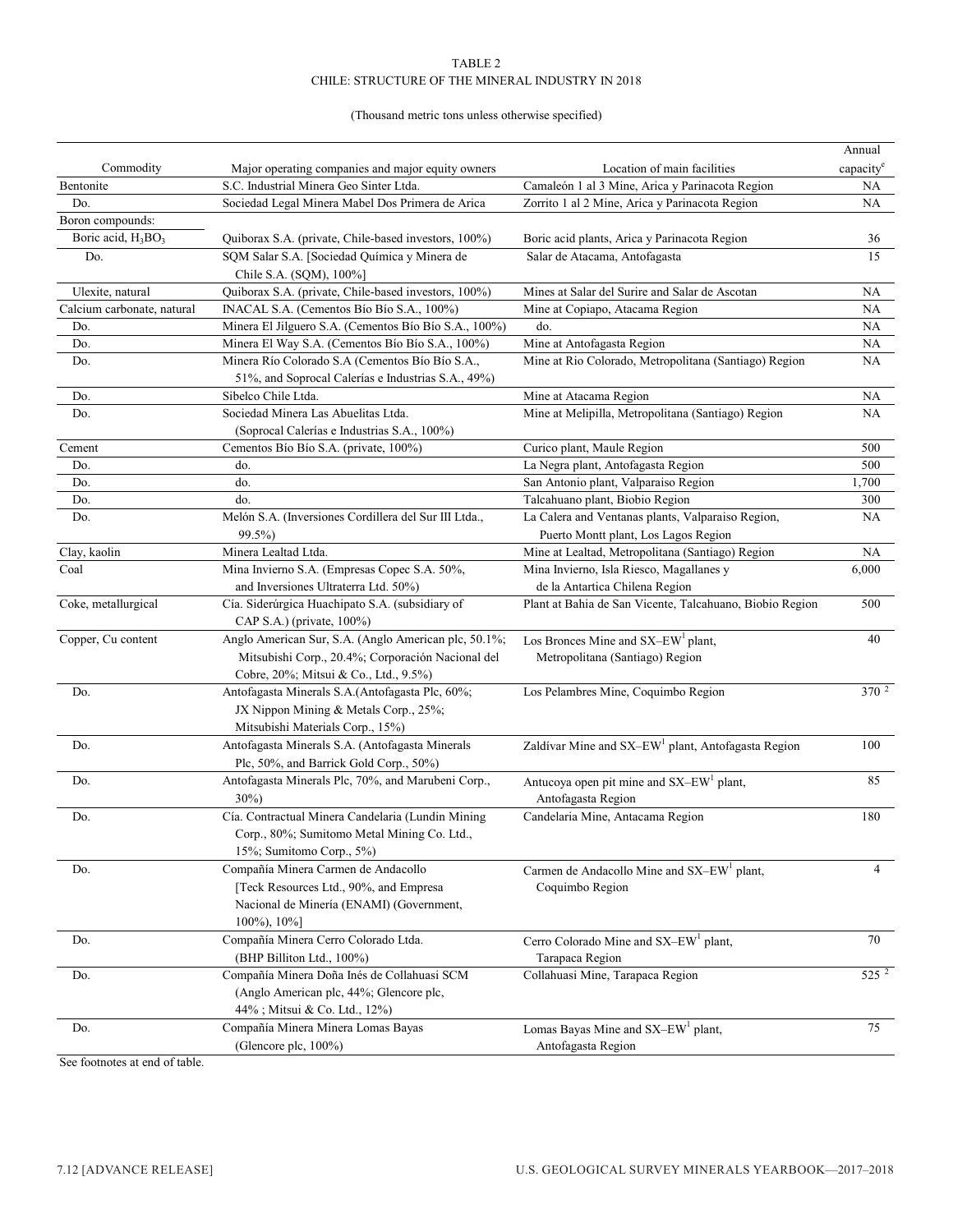#### TABLE 2—Continued CHILE: STRUCTURE OF THE MINERAL INDUSTRY IN 2018

(Thousand metric tons unless otherwise specified)

|                     |        |                                                             |                                                                         | Annual                |
|---------------------|--------|-------------------------------------------------------------|-------------------------------------------------------------------------|-----------------------|
| Commodity           |        | Major operating companies and major equity owners           | Location of main facilities                                             | capacity <sup>e</sup> |
| Copper, Cu content- |        | Compañía Minera Teck Quebrada Blanca S.A.                   | Quebrada Blanca Mine and SX-EW <sup>1</sup> plant, Tarapaca Region      | 25                    |
| Continued           |        | [Teck Resources Ltd., 90%, and Empresa Nacional             |                                                                         |                       |
|                     |        | de Minería (ENAMI) (Government, 100%), 10%]                 |                                                                         |                       |
| Do.                 |        | Complejo Metalurgico Altonorte S.A.<br>(Glencore plc, 100%) | Altonorte smelter, La Negra, Antofagasta Region                         | 310                   |
| Do.                 |        | Corporación Nacional del Cobre (CODELCO)                    | Chuquicamata Division, including Chuquicamata and                       | 50                    |
|                     |        | (Government, 100%)                                          | Mina Sur Mines; Chuquicamata SX-EW <sup>1</sup> plant,                  |                       |
|                     |        |                                                             | and refinery, Calama, Antofagasta Region                                |                       |
| Do.                 |        | do.                                                         | Chuquicamata Division, Calama, Chuquicamata smelter,                    | 450                   |
|                     |        |                                                             | Antofagasta Region                                                      |                       |
| Do.                 |        | do.                                                         | Gabriela Mistral Mine and SX-EW <sup>1</sup> plant,                     | 120                   |
|                     |        |                                                             | Sierra Gorda, Antofagasta Region                                        |                       |
| Do.                 |        | do.                                                         | Radomiro Tomic Division, including Radomiro Tomic Mine                  | 190                   |
|                     |        |                                                             | and SX-EW <sup>1</sup> plant; Ministro Hales Mine and                   |                       |
|                     |        |                                                             | SX-EW <sup>1</sup> plant, Calama, Antofagasta Region                    |                       |
| Do.                 |        | do.                                                         | El Teniente Division, including El Teniente Mine and                    | $\overline{2}$        |
|                     |        |                                                             | SX-EW, <sup>1</sup> Machali, Libertador General                         |                       |
|                     |        |                                                             | Bernardo O'Higgins Region                                               |                       |
| Do.                 |        | do.                                                         | El Teniente Division, Caletones smelter, Machali,                       | 400                   |
|                     |        |                                                             | Libertador General Bernardo O'Higgins Region                            |                       |
| Do.                 |        | do.                                                         | Ministro Hales Division, including Ministro Hales Mine,                 | $180^{2}$             |
|                     |        |                                                             | Calama, Antofagasta Region                                              |                       |
| Do.                 |        | do.                                                         | Ventanas Division, Las Ventanas refinery,                               | 410                   |
|                     |        |                                                             | Valparaiso Region                                                       |                       |
| Do.                 |        | do.                                                         | Ventanas Division, Las Ventanas smelter, Valparaiso Region              | 120                   |
| Do.                 |        | do.                                                         | Andina Division, including Rio Blanco and Sur                           | $220^2$               |
|                     |        |                                                             | Sur Mines, Valparaiso Region                                            |                       |
| Do.                 |        | do.                                                         | Salvador Division, including Campamento Antiguo                         | 50                    |
|                     |        |                                                             | and Damiana Norte and Inca Mines, Chañaral,                             |                       |
|                     |        |                                                             | Atacama Region                                                          |                       |
| Do.                 |        | do.                                                         | Salvador Division, Potrerillos smelter, Chañaral,                       | 180                   |
|                     |        |                                                             | Atacama Region                                                          |                       |
| Do.                 |        | Empresa Minera de Mantos Blancos S.A.                       | Mantos Blancos Mine and SX-EW <sup>1</sup> plant, Antofagasta           | 25                    |
|                     |        | (Consortium led by Audley Capital Advisors LLP)             | Region                                                                  |                       |
| Do.                 |        | do.                                                         | Mantoverde Mine and SX-EW <sup>1</sup> plant, Atacama Region            | 50                    |
| Do.                 |        | Empresa Nacional de Minería (ENAMI)                         | Hernán Videla Lira smelter, Paipote, Atacama Region                     | 80                    |
|                     |        | (Government, 100%)                                          |                                                                         |                       |
| Do.                 |        | Lundin Mining Corp., 80%, and Sumitomo Corp., 20%           | Ojos del Salado Mine, Atacama Region                                    | $25^{2}$              |
| Do.                 |        | Minera El Tesoro S.A. (Antofagasta plc, 70%, and            | El Tesoro open pit mine and $SX$ – $EW$ <sup>1</sup> plant, Antofagasta | 70 $^2$               |
|                     |        | Marubeni Corp., 30%)                                        | Region                                                                  |                       |
| Do.                 |        | Minera Escondida Ltda. (BHP Billiton Ltd., 57.5%;           | Escondida Mine and SX-EW <sup>1</sup> plant, Antofagasta Region         | $270^{2}$             |
|                     |        | Rio Tinto plc, 30%; Japan Escondida Corp., 12.5%            |                                                                         |                       |
| Do.                 |        | Minera Spence S.A. (BHP Billiton Ltd., 100%)                | Spence Mine and $SX$ -EW <sup>1</sup> plant, Antofagasta Region         | $200^2$               |
| Do.                 |        | Sociedad Contractual Minera El Abra                         | El Abra SX-EW <sup>1</sup> plant, Antofagasta Region                    | $100^{2}$             |
|                     |        | [Freeport-McMoRan Copper & Gold Inc., 51%, and              |                                                                         |                       |
|                     |        | Corporación Nacional del Cobre (CODELCO)                    |                                                                         |                       |
|                     |        | (Government, 100%), 49%]                                    |                                                                         |                       |
| Copper sulfate      | metric | Compañía Minera San Gerónimo                                | Plant at Faena Lambert, El Romero, Coquimbo Region                      | 13,000                |
|                     | tons   |                                                             |                                                                         |                       |
| Diatomite           |        | Imerys Minerales Arica Limitada                             | Mines at Carol, Arica y Parinacota Region and Josefina,                 | NA                    |
|                     |        |                                                             | Tarapaca Region                                                         |                       |
| Feldspar            |        | Eliana Morales Cueto                                        | Quintay Mine, Valparaiso Region                                         | NA                    |
| Do.                 |        | Juan Schiappacase Ahumada                                   | Guayacan Segunda Mine, Valparaiso Region                                | NA                    |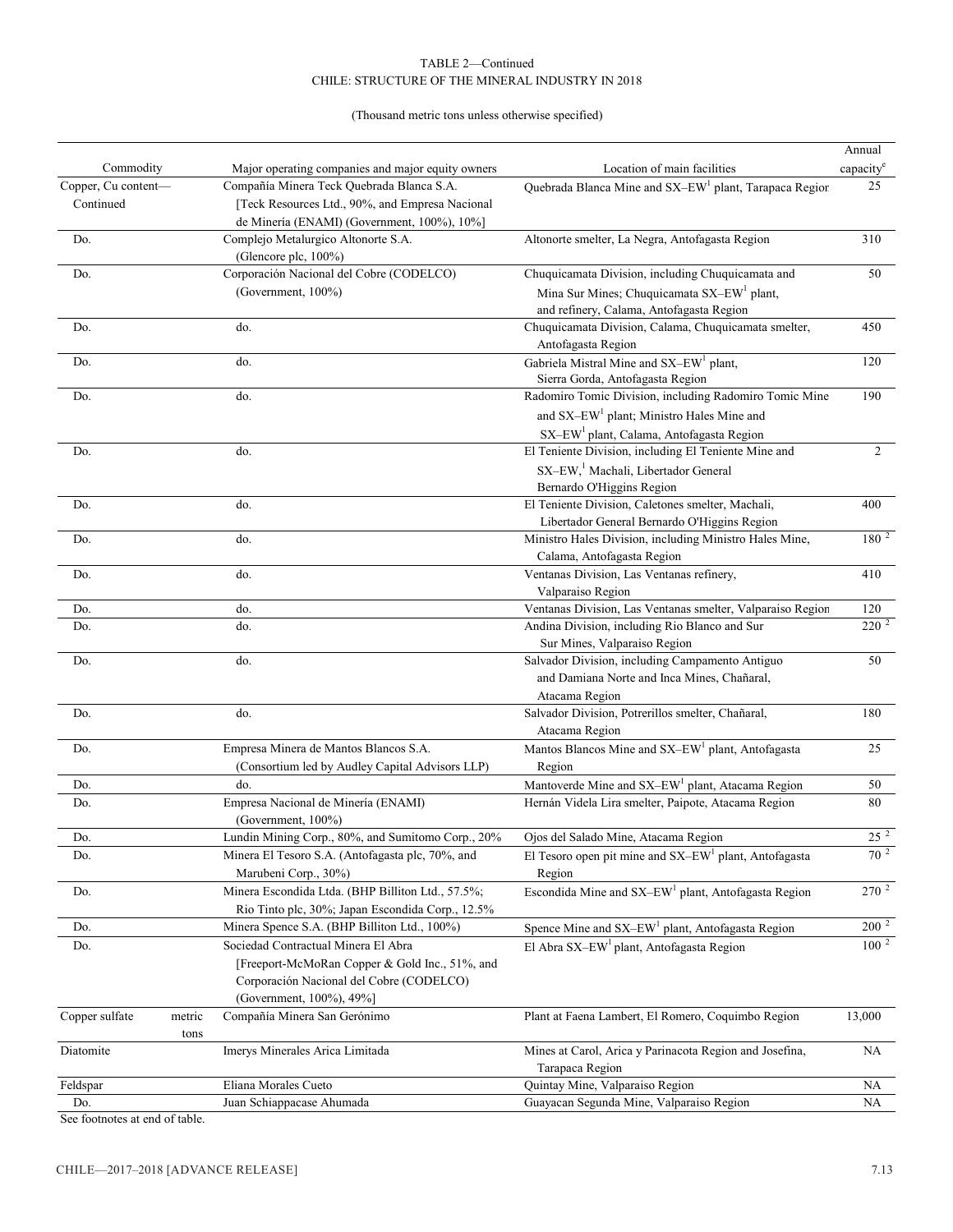#### CHILE: STRUCTURE OF THE MINERAL INDUSTRY IN 2018 TABLE 2—Continued

(Thousand metric tons unless otherwise specified)

|                 |             |                                                   |                                                                          | Annual                |
|-----------------|-------------|---------------------------------------------------|--------------------------------------------------------------------------|-----------------------|
| Commodity       |             | Major operating companies and major equity owners | Location of main facilities                                              | capacity <sup>e</sup> |
| Ferromolybdenum |             | Molibdenos y Metales S.A. (Molymet)               | Nos plant 30 kilometers south of Santiago and                            | 25                    |
|                 |             | (private, $100\%$ )                               | Molynor Industrial Complex, Antofagasta Region                           |                       |
| Gold:           |             |                                                   |                                                                          |                       |
| Mine output     | kilo-       | Antofagasta Plc, 60%; JX Nippon Mining Metals     | Los Pelambres Mine and plant, Coquimbo Region                            | 1,700                 |
|                 | grams       | Corp, 15%; Mitsubishi Materials Corp., 10%;       |                                                                          |                       |
|                 |             | Marubeni Corp., 8.75%; Mitsubishi Corp., 5%;      |                                                                          |                       |
|                 |             | Mitsui & Co. Ltd., 1.25%                          |                                                                          |                       |
| Do.             | do.         | Cía. Contractual Minera Candelaria, 100%          | Candelaria copper mine and plant, Atacama Region                         | 2,500                 |
| Do.             | do.         | Compañía Minera Cerro Bayo Ltda.                  | Cerro Bayo Mine, Aysen Region                                            | 950 <sup>3</sup>      |
|                 |             | (Mandalay Resources Corp., 100%)                  |                                                                          |                       |
| Do.             | do.         | Compañía Minera Doña Inés de Collahuasi SCM, 100% | Collahuasi Mine and plants, Tarapaca Region                              | <b>NA</b>             |
|                 |             | (Anglo American plc, 44%; Glencore plc,           |                                                                          |                       |
|                 |             | 44%; companies led by Mitsui & Co. Ltd., 12%)     |                                                                          |                       |
| Do.             | do.         | Compañía Minera Mantos de Oro                     | La Coipa Mine and plant, Atacama Region,                                 | 6,000                 |
|                 |             | (Kinross Gold Corp., 100%)                        | 140 kilometers north of Copiapo                                          |                       |
| Do.             | do.         | Compañía Minera Maricunga                         | Maricunga open pit, heap-leach mine, Atacama Region,                     | 7,500                 |
|                 |             | (Kinross Gold Corp., 100%)                        | 100 kilometers east of Copiapo                                           |                       |
| Do.             | do.         | Corporación Nacional del Cobre (CODELCO)          | Andina Mine, Valparaiso Region; Chuquicamata and Radom                   | 2,000                 |
|                 |             | (Government, 100%)                                | Tomic Mines, Antofagasta Region; El Teniente Mine,                       |                       |
|                 |             |                                                   | Libertador General Bernardo O'Higgins Region;                            |                       |
|                 |             |                                                   | Radomiro Tomic, Antofagasta Region; and<br>Salvador Mine, Atacama Region |                       |
| Do.             | do.         | Empresa Nacional de Minería (ENAMI)               | Manuel Antonio Matta plant, Paipote; Osvaldo Martínez                    | 400                   |
|                 |             | (Government, $100\%$ )                            | plant, El Salado; Vallenar plant, Atacama                                |                       |
|                 |             |                                                   | Region; and José Antonio Moreno plant, Taltal,                           |                       |
|                 |             |                                                   | Antofagasta Region                                                       |                       |
| Do.             | do.         | Lundin Mining Corp., 80%; Sumitomo Metal Mining   | Ojos del Salado copper mine and plant, Atacama Region                    | 600                   |
|                 |             | Co. Ltd., 16%; Sumitomo Corp., 4%                 |                                                                          |                       |
| Do.             | do.         | Minera Escondida Ltda. (BHP Billiton Ltd., 57.5%; | Escondida copper mine and plants, Antofagasta Region                     | 4,500                 |
|                 |             | Rio Tinto plc, 30%; Japan Escondida Corp., 12.5%) |                                                                          |                       |
| Do.             | do.         | Minera Esperanza S.A. (Antofagasta plc, 70%, and  | Esperanza sulfides mine and milling-flotation plant,                     | 8,000                 |
|                 |             | Marubeni Corp., 30%)                              | Antofagasta Region                                                       |                       |
| Do.             | do.         | Minera Florida Ltda. (Yamana Gold Inc., 100%)     | Minera Florida Mine, Metropolitana (Santiago) Region                     | 3,000                 |
| Do.             | do.         | Minera Meridian Ltda. (Yamana Gold Inc., 100%)    | El Peñón Mine, Antofagasta Region                                        | 5,000                 |
| Do.             | do.         | Sociedad Contractual Minera El Toqui Ltda.        | El Toqui Mine, Coyhaique, Aysen Region,                                  | 1,600                 |
|                 |             | (Laguna Gold Ltd., 100%)                          |                                                                          |                       |
| Gypsum, natural |             | Compañía Minera Polpaico Ltda.                    | Yeso Norte Mine, Antofagasta Region                                      | <b>NA</b>             |
| Do.             |             | Compañía Minera Romeral S.A. (Etex Group S.A.,    | Mine at El Romeral, Metropolitana (Santiago) Region                      | <b>NA</b>             |
|                 |             | 59.8%, and Melón S.A., 40.2%)                     |                                                                          |                       |
| Do.             |             | Improver S.A.                                     | Corral 1 Mine, Coquimbo Region                                           | NA                    |
| Do.             |             | Minera Lo Valdés Ltda.                            | Mine at Metropolitana (Santiago) Region                                  | NA                    |
| Do.             |             | Minera El Way S.A.                                | Patty Mine, Coquimbo Region                                              | NA                    |
| Iodine          | metric tons | ACF Minera S.A                                    | Lagunas Mine, Iquique, Tarapaca Region                                   | NA                    |
| Do.             | do.         | Atacama Chemical S.A. (Cosayach)                  | Mine and plant near Iquique, Tarapaca Region                             | 3,000                 |
|                 |             | (Inverraz S.A., 100%)                             |                                                                          |                       |
| Do.             | do.         | Algorta Norte S.A. (Inversiones Minerales SA,     | Mine at Baquedano, Sierra Gorda, Antofagasta Region                      | 4,000                 |
|                 |             | 74.5%, and Toyota Tsusho Corp., 25.5%)            |                                                                          |                       |
| Do.             | do.         | Atacama Minerals Chile                            | Mine and plant in Aguas Blancas,                                         | 2200                  |
|                 |             | Minera (SCM Bullmine and RB Energy)               | Antofagasta Region                                                       |                       |
| $\mathrm{Do}.$  | do.         | Minera Centinela S.A. (Antofagasta plc, 70%, and  | Esperanza mine and milling-flotation plant,                              | 8,000                 |
|                 |             | Marubeni Corp., 30%)                              | Antofagasta Region                                                       |                       |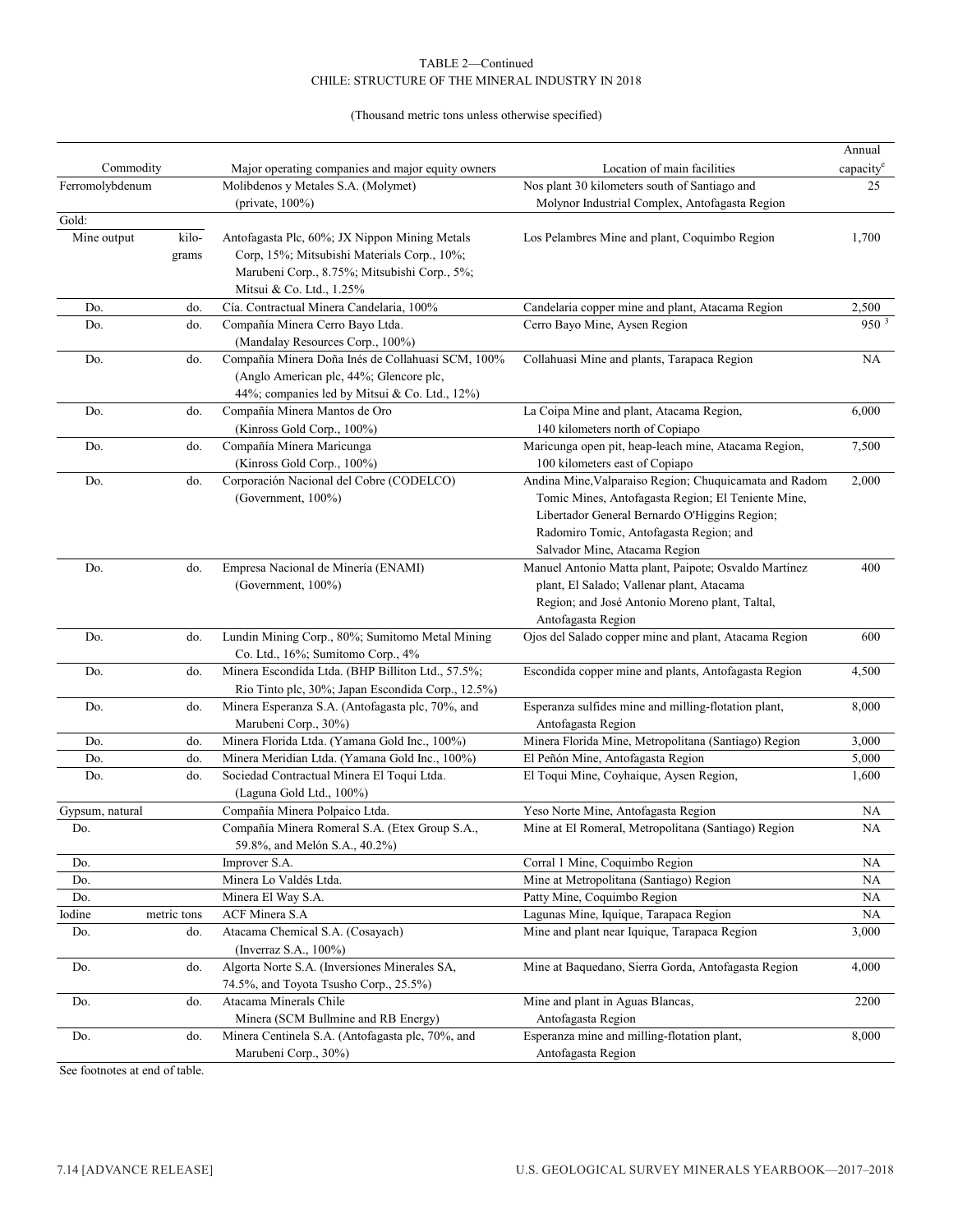#### TABLE 2—Continued CHILE: STRUCTURE OF THE MINERAL INDUSTRY IN 2018

(Thousand metric tons unless otherwise specified)

|                      |        |                                                                         |                                                          | Annual                |
|----------------------|--------|-------------------------------------------------------------------------|----------------------------------------------------------|-----------------------|
| Commodity            |        | Major operating companies and major equity owners                       | Location of main facilities                              | capacity <sup>e</sup> |
| Iodine-              | metric | SQM Químicos S.A. [Sociedad Química y Minera de                         | Nueva Victoria Mine and plant and Iris plant,            | 14,000                |
| Continued            | tons   | Chile S.A. (SQM), 100%]                                                 | Tarapaca Region; María Elena plant and                   |                       |
|                      |        |                                                                         | Pedro de Valdivia mines and plants,                      |                       |
|                      |        |                                                                         | Antofagasta Region                                       |                       |
| Iron ore, Fe content |        | Compañía Minera del Pacífico S.A. (CAP S.A., 77.56%,                    | Valle del Copiapo, including Cerro Negro Norte Mine,     | 4,000                 |
|                      |        | and Mitsubishi Corp. 19.27%)                                            | and Magnetita plant, Atacama Region                      |                       |
| Do.                  |        | do.                                                                     | Valle del Huasco, including Los Colorados Mine           | 10,000                |
|                      |        |                                                                         | and Pellets plant, Atacama Region                        |                       |
| Do.                  |        | do.                                                                     | Valle del Elqui, including Romeral Mine, Coquimbo Mine   | 1,700                 |
| Iron and steel:      |        |                                                                         |                                                          |                       |
| Pig iron             |        | Cía. Siderúrgica Huachipato S.A. (Compañía Minera                       | Plant at Bahia de San Vicente, Talcahuano, Biobio Region | 1,200                 |
|                      |        | del Pacífico S.A, 100%)                                                 |                                                          |                       |
| Steel, crude         |        | do.                                                                     | do.                                                      | 1,500                 |
| Do.                  |        | Gerdau AZA S.A.                                                         | Steel plants in Renca and Colina,                        | 520                   |
|                      |        |                                                                         | Metropolitana (Santiago) Region                          |                       |
| Lead, mine           | metric | Sociedad Contractual Minera El Toqui Ltda.                              | El Toqui Mine, Coyhaique, Aysen Region                   | 2,000                 |
| output               | tons   | (Laguna Gold Ltd., 100%)                                                |                                                          |                       |
| Lithium carbonate    | do.    | Rockwood Litio Ltda.                                                    | Plant at La Negra, Antofagasta Region                    | 145,000               |
|                      |        | (Albemarle Corp., 100%)                                                 |                                                          |                       |
| Do.                  | do.    | SQM Salar S.A. [subsidiary of Sociedad Química y                        | Plant at Salar del Carmen, Antofagasta Region            | 70,000                |
|                      |        | Minera de Chile S.A. (SQM)] (private, 100%)                             |                                                          |                       |
| Lithium chloride     | do.    | do.                                                                     | do.                                                      | NA                    |
| Do.                  | do.    | Rockwood Lithio Ltda. (Albemarle Corp., 100%)                           | Plant at La Negra, Antofagasta Region                    | 6,000                 |
|                      |        |                                                                         |                                                          |                       |
| Lithium hydroxide    | do.    | SQM Salar S.A. [Sociedad Química y Minera de<br>Chile S.A. (SQM), 100%] | Salar del Carmen, Antofagasta Region                     | 13,500                |
| Marble, dimension    | do.    | Compañía Minera Feltre Ltda.                                            | La Pola Quarry, Atacama Region                           | NA                    |
| stone                |        |                                                                         |                                                          |                       |
| Do.                  | do.    | Marmolería Italo Cedolin y Cía. Ltda.                                   | Gabriela 1/3 Quarry, Atacama Region                      | NA                    |
| Methanol             |        | Methanex Chile S.A. (Methanex Corp., 100%)                              | Two methanol plants at Cabo Negro,                       | 1,700                 |
|                      |        |                                                                         | 28 kilometers north of Punta Arenas City,                |                       |
|                      |        |                                                                         | Magallanes y de la Antartica Chilena Region              |                       |
| Molybdenum,          | metric | Anglo American Sur, S.A. (Anglo American plc, 50.1%;                    | Los Bronces Mine and Tortolas molybdenum                 | 3,000                 |
| mine output          | tons   | Mitsubishi Corp., 20.4%; Corporación Nacional del                       | flotation plant, Metropolitana (Santiago) Region         |                       |
|                      |        | Cobre, 20%; Mitsui & Co., Ltd., 9.5%)                                   |                                                          |                       |
| Do.                  | do.    | Compañía Minera Doña Inés de Collahuasi SCM                             | Collahuasi Mine and molybdenum plant,                    | 6,000                 |
|                      |        | (Anglo American plc, 44%; Glencore plc, 44%;                            | Tarapaca Region                                          |                       |
|                      |        | companies led by Mitsui & Co. Ltd., 12%), 100%                          |                                                          |                       |
| Do.                  | do.    | Corporación Nacional del Cobre (CODELCO)                                | Chuquicamata and Radomiro Tomic Mines,                   | 20,000                |
|                      |        | (Government, 100%)                                                      | Antofagasta Region                                       |                       |
| Do.                  | do.    | do.                                                                     | El Teniente Mine, Libertador General                     | 6,500                 |
|                      |        |                                                                         | Bernardo O'Higgins Region                                |                       |
| Do.                  | do.    | do.                                                                     | Andina Mine, Valparaiso Region                           | 5,000                 |
| Do.                  | do.    | do.                                                                     | Salvador Mine, Atacama Region                            | 1,500                 |
| Do.                  | do.    | Minera los Pelambres S.A. (Antofagasta Plc;                             | Los Pelambres Mine and plant, Coquimbo Region            | 12,500                |
|                      |        | 60%; JX Nippon Mining Metals Corp, 15%;                                 |                                                          |                       |
|                      |        | Mitsubishi Materials Corp., 10%; Marubeni                               |                                                          |                       |
|                      |        | Corp., 8.75%; Mitsubishi Corp., 5%; Mitsui                              |                                                          |                       |
|                      |        | & Co. Ltd., 1.25%                                                       |                                                          |                       |
| Do.                  | do.    | Minera Centinela S.A. (Antofagasta plc, 70%, and                        | Esperanza Mine and milling-flotation plant,              | 2,400                 |
|                      |        | Marubeni Corp., 30%)                                                    | Antofagasta Region                                       |                       |
| Do.                  | do.    | Molyb Ltda. (Corporación Nacional del Cobre                             | Mine at Mejillones, Antofagasta Region                   | 16,500                |
|                      |        | (CODELCO) (Government, 100%)                                            |                                                          |                       |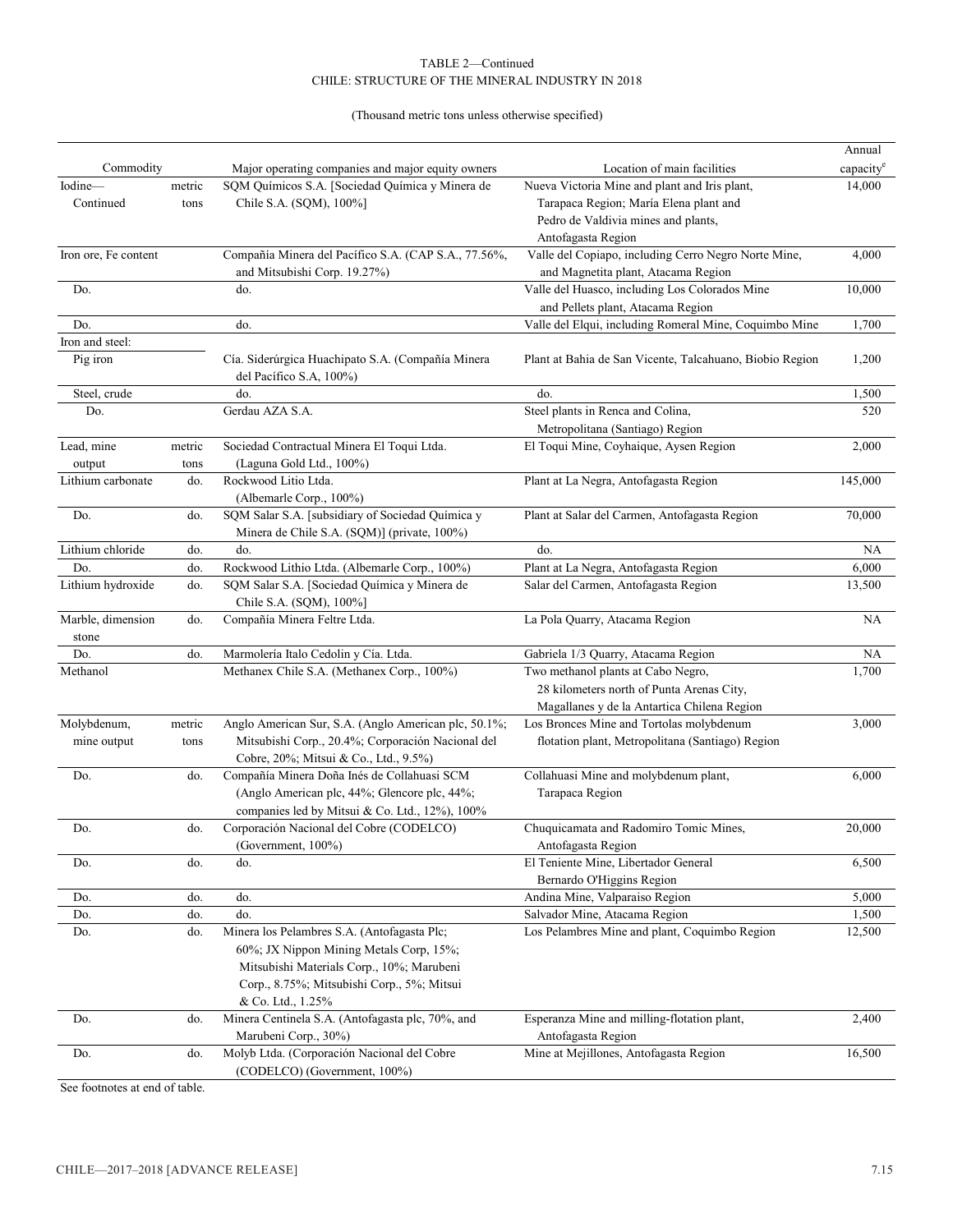#### TABLE 2—Continued CHILE: STRUCTURE OF THE MINERAL INDUSTRY IN 2018

#### (Thousand metric tons unless otherwise specified)

|                                |           |                                                     |                                                           | Annual                |
|--------------------------------|-----------|-----------------------------------------------------|-----------------------------------------------------------|-----------------------|
| Commodity                      |           | Major operating companies and major equity owners   | Location of main facilities                               | capacity <sup>e</sup> |
| Phosphatic materials, natural: |           |                                                     |                                                           |                       |
| Guano                          |           | Guano Rojo S.A.                                     | Mine at Covadera Punta de Lobos, Tarapaca Region          | NA                    |
| Do.                            |           | Fernando Carvajal Maldonado                         | Mine at Punta Patache, Tarapaca Region                    | <b>NA</b>             |
| Potash, compounds:             |           |                                                     |                                                           |                       |
| Potassium chloride (KCl)       |           | Rockwood Lithio Ltda. (Albemarle Corp., 100%)       | Salar de Atacama, Antofagasta Region                      | NA                    |
| Do.                            |           | SQM Salar S.A. [Sociedad Química y                  | do.                                                       | 2,680                 |
|                                |           | Minera de Chile S.A. (SQM)] (private, 100%)         |                                                           |                       |
| Potassium sulfate( $K_2SO_4$ ) |           | do.                                                 | do.                                                       | 245                   |
| Pumicite, including            |           | Compañía Minera Polpaico Ltda.                      | Puzolana Norte Mine, Antofagasta Region, Puzolanal        | NA                    |
| pozzolan                       |           |                                                     | Pudahue Mine, Metropolitana (Santiago) Region             |                       |
| Do.                            |           | Imerys Minerales Santiago Ltda. (IMERYS S.A., 100%) | Gaby 1-4 Mine, Metropolitana (Santiago) Region            | <b>NA</b>             |
| Do.                            |           | Minera El Way S.A. (Cementos Bío Bío S.A., 100%)    | Juana Mine, Antofagasta Region                            | NA                    |
| Do.                            |           | Minera Melon S.A.                                   | Las Casas Mine, Metropolitana (Santiago) Region           | NA.                   |
| Do.                            |           | Minera Río Teno S.A. (Cementos Bío Bío S.A., 100%)  | Camarico Mine, Maule Region; Las Pataguas Mine,           | NA                    |
|                                |           |                                                     | Libertador General Bernardo O'Higgins Region;             |                       |
|                                |           |                                                     | and Popeta Yacimiento Mine, Metropolitana                 |                       |
|                                |           |                                                     | (Santiago) Region                                         |                       |
| Rhenium,                       | kilograms | Molibdenos y Metales S.A. (MOLYMET)                 | Nos plant, San Bernardo, Metropolitana (Santiago) Region  | 30,000                |
| metal                          |           | (private, $100\%$ )                                 |                                                           |                       |
| Do.                            | do.       | Molyb Ltda. (Corporación Nacional del Cobre         | Mine at Mejillones, Antofagasta Region                    | 8,000                 |
|                                |           | (CODELCO) (Government, 100%)                        |                                                           |                       |
| Salt, NaCl                     |           | Cía. Minera Cordillera Chile S.C.M.                 | Tenardita Mine, Tarapaca Region                           | NA                    |
| Do.                            |           | Inversiones Alpina Ltda.                            | Irlanda 3 Mine in the Salar Grande de Tarapaca,           | <b>NA</b>             |
|                                |           |                                                     | Tarapaca Region                                           |                       |
| Do.                            |           | Sociedad Minera Punta de Lobos S.A.                 | Kainita and Lobera mines in the Salar Grande de Tarapaca, | <b>NA</b>             |
|                                |           | (K+S Aktiengesellschaft, 100%)                      | Tarapaca Region                                           |                       |
| Silica, quartz                 |           | Antonio Zotti Rosetti y Cía. Sociedad Minera        | Illapel Mine, Coquimbo Region                             | NA                    |
| Do.                            |           | Cedric Fernández y Compañía Ltda.                   | Nancy Mine, Antofagasta Region                            | NA                    |
| Do.                            |           | Cía. Minera Minerales de Copiapo Ltda.              | Pedro Luis Mine, Atacama Region                           | NA                    |
| Do.                            |           | Migrin S.A.                                         | Cuarzo Plant, Maule Region                                | NA                    |
| Silver:                        |           |                                                     |                                                           |                       |
| Metal grains                   | kilo-     | Corporación Nacional del Cobre (CODELCO)            | Ventanas refinery, Valparaiso Region                      | 220,000               |
|                                | grams     | (Government, 100%)                                  |                                                           |                       |
| Mine output                    | do.       | Anglo American Sur S.A. (Anglo American plc, 50.1%; | Los Bronces Mine and plants,                              | 35,000                |
|                                |           | Mitsubishi Corp., 20.4%; Corporación Nacional del   | Metropolitana (Santiago) Region                           |                       |
|                                |           | Cobre, 20%; Mitsui & Co., Ltd., 9.5%)               |                                                           |                       |
| Do.                            | do.       | Antofagasta Plc, 60%; JX Nippon Mining Metals       | Los Pelambres Mine and plant, Coquimbo Region             | 42,000                |
|                                |           | Corp, 15%; Mitsubishi Materials Corp., 10%;         |                                                           |                       |
|                                |           | Marubeni Corp., 8.75%; Mitsubishi Corp., 5%;        |                                                           |                       |
|                                |           | Mitsui & Co. Ltd., 1.25%                            |                                                           |                       |
| Do.                            | do.       | Compañía Minera Cerro Bayo Ltda.                    | Cerro Bayo Mine and concentration plant, Aysen            | 110,000               |
|                                |           | (Mandalay Resources Corp., 100%)                    | (Region XI)                                               |                       |
| Do.                            | do.       | Compañía Minera Doña Inés de Collahuasi SCM         | Collahuasi Mine and plants, Tarapaca Region               | 60,000                |
|                                |           | (Anglo American plc, 44%; Glencore plc, 44%;        |                                                           |                       |
|                                |           | companies led by Mitsui & Co. Ltd., 12%), 100%      |                                                           |                       |
| Do.                            | do.       | Compañia Contractual Minera Candelaria, 100%        | Candelaria Mine and concentration plant, Atacama          | 30,000                |
|                                |           |                                                     | Region                                                    |                       |
| Do.                            | do.       | Compañía Minera Mantos de Oro                       | La Coipa Mine and plant, Atacama Region,                  | 150,000               |
|                                |           | (Kinross Gold Corp., 100%)                          | 140 kilometers north of Copiapo                           |                       |
| Do.                            | do.       | Corporación Nacional del Cobre (CODELCO)            | Andina Mine, Valparaiso Region; Chuquicamata and Radom    | 300,000               |
|                                |           | (Government, 100%)                                  | Tomic Mines, Antofagasta Region; El Teniente Mine,        |                       |
|                                |           |                                                     | Libertador General Bernardo O'Higgins Region; and         |                       |
|                                |           |                                                     | Salvador, Atacama Region                                  |                       |
|                                |           |                                                     |                                                           |                       |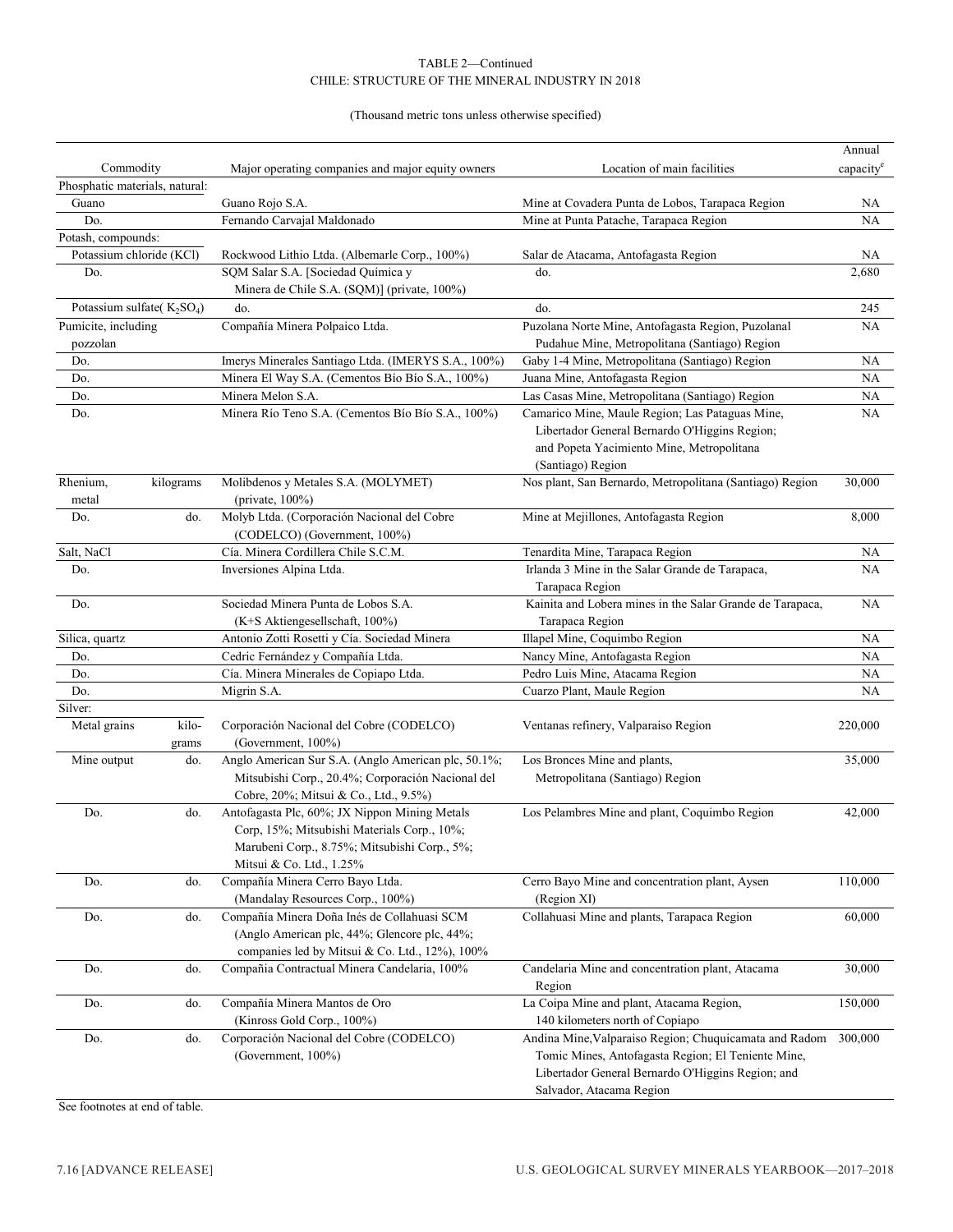#### CHILE: STRUCTURE OF THE MINERAL INDUSTRY IN 2018 TABLE 2—Continued

(Thousand metric tons unless otherwise specified)

|                   |        |                                                   |                                                         | Annual   |
|-------------------|--------|---------------------------------------------------|---------------------------------------------------------|----------|
| Commodity         |        | Major operating companies and major equity owners | Location of main facilities                             | capacity |
| Silver:-Continued |        |                                                   |                                                         |          |
| Mine output—      | kilo-  | Empresa Nacional de Minería (ENAMI)               | Manuel Antonio Matta plant, Paipote; Osvaldo Martínez   | 6,000    |
| Continued         | grams  | (Government, $100\%$ )                            | plant, El Salado; Vallenar plant, Atacama               |          |
|                   |        |                                                   | Region; and José Antonio Moreno plant, Taltal,          |          |
|                   |        |                                                   | Antofagasta Region                                      |          |
| Do.               | do.    | Minera Meridian Ltda. (Yamana Gold Inc., 100%)    | El Peñón Mine, Antofagasta Region                       | 130,000  |
| Do.               | do.    | Minera Escondida Ltda. (BHP Billiton Ltd., 57.5%; | Escondida copper mine and plants, Antofagasta           | 180,000  |
|                   |        | Rio Tinto plc, 30%; Japan Escondida Corp., 12.5%) | Region                                                  |          |
| Do.               | do.    | Lundin Mining Corp., 80%; Sumitomo Metal Mining   | Ojos del Salado copper mine and plant, Atacama          | 4,500    |
|                   |        | Co. Ltd., 16%; Sumitomo Corp., 4%                 | Region                                                  |          |
| Do.               | do.    | Sociedad Contractual Minera El Toqui Ltda.        | El Toqui Mine, Coyhaique, Aysen Region                  | 11,000   |
|                   |        | (Laguna Gold Ltd., 100%)                          |                                                         |          |
|                   |        |                                                   |                                                         |          |
| Sulfuric acid     |        | Corporación Nacional del Cobre (CODELCO)          | Plants at Chuquicamata Mine, Valparaiso Region;         | 2,900    |
|                   |        | (Government, 100%)                                | El Teniente Mine, Libertador General Bernardo O'Higgins |          |
|                   |        |                                                   | Region; Ministro Hales Mine, Antofagasta Region;        |          |
|                   |        |                                                   | Ventana Mine, Valparaiso Region; and Salvador Mine,     |          |
|                   |        |                                                   | Atacama Region                                          |          |
| Travertine,       |        | Andes Travertine & Stones S.A.                    | Quarry and plant in Antofagasta Region                  | NA       |
| dimension stone   |        |                                                   |                                                         |          |
| Do.               | metric | Mármoles San Marino Chile S.A.                    | Quarry near Calama, Antofagasta Region, and             | 7,000    |
|                   | tons   | (Grupo San Marino S.A., 100%)                     | plant in Til-Til, Metropolitana (Santiago) Region       |          |
| Zinc, mine        | do.    | Sociedad Contractual Minera El Toqui Ltda.        | El Toqui Mine, Coyhaique, Aysen Region,                 | 38,000   |
| output            |        | (Laguna Gold Ltd., 100%)                          |                                                         |          |

e Estimated; estimated data are rounded to no more than three significant digits. Do., do. Ditto. NA Not available.

1 Solvent extraction and electrowinning.

<sup>2</sup>Concentrates.

<sup>3</sup>On care-and-maintenance status.